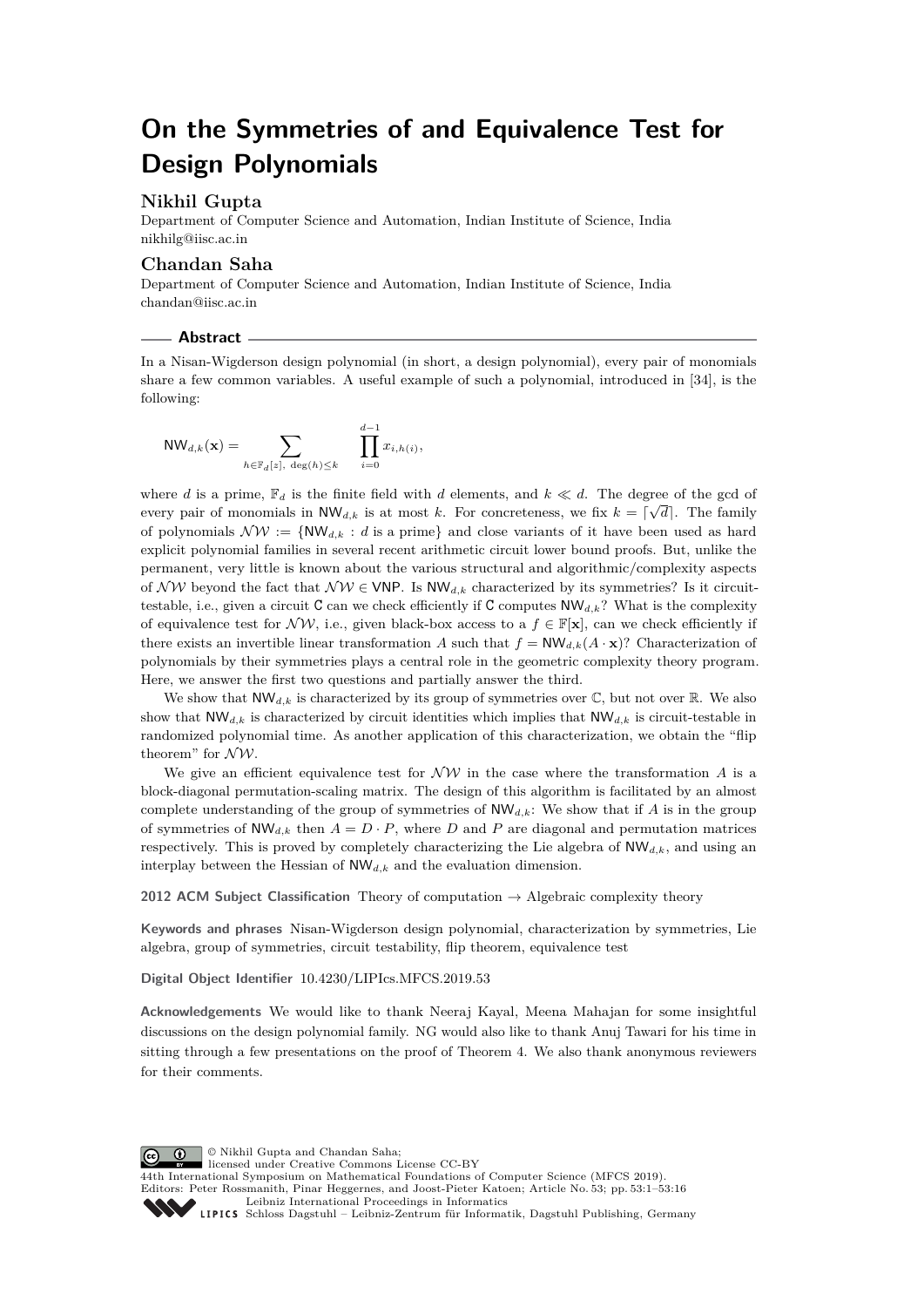### **53:2 On the Symmetries of and Equivalence Test for Design Polynomials**

# **1 Introduction**

Proving super-polynomial lower bounds for Boolean and arithmetic circuits computing explicit functions is the holy grail of circuit complexity. Over the past few decades, research on lower bounds has gradually pushed the frontier by bringing in novel methods in the arena and carefully building upon the older ones. Some of the notable achievements are – lower bounds for  $AC^0$  circuits [\[2,](#page-11-0) [17,](#page-12-0) [26\]](#page-13-1), monotone circuits [\[3,](#page-11-1) [57\]](#page-14-0),  $ACC(p)$  circuits [\[58,](#page-14-1) [62\]](#page-15-1) and ACC circuits [\[52,](#page-14-2) [63\]](#page-15-2) in the Boolean case, and lower bounds for homogeneous depth three circuits [\[54\]](#page-14-3), multilinear formulas [\[55,](#page-14-4) [56\]](#page-14-5), homogeneous depth four circuits [\[23,](#page-13-2) [31,](#page-13-3) [42\]](#page-14-6) and the lower bound on the depth of circuits for MaxFlow [\[46\]](#page-14-7) in the arithmetic case. The slow progress in circuit lower bounds is explained by a few "barrier" type results, particularly by the notion of natural proofs [\[59\]](#page-14-8) for Boolean circuits, and the notion of algebraically natural proofs [\[13,](#page-12-1)2[1](#page-1-0)] for arithmetic circuits  $^1$ . Most lower bound proofs, but not all  $^2$  $^2$ , do fit in the natural proof framework.

It is apparent from the concept of natural proofs and its algebraic version that in order to avoid this barrier, we need to develop an approach that violates the so called *constructivity* criterion or the *largeness* criterion. Focusing on the latter criterion, it means, if an explicit function has a special property that random functions do not have, and if a lower bound proof for circuits computing this explicit function uses this special property critically, then such a proof circumvents the natural proof barrier automatically. For polynomial functions (simply polynomials), *characterization by symmetries* is such a special property[3](#page-1-2) , and the geometric complexity theory (GCT) program [\[51\]](#page-14-9) is an approach to proving super-polynomial arithmetic circuit lower bound by crucially exploiting this property of the permanent and the determinant polynomials. From hereon, our discussion will be restricted to polynomial functions and arithmetic circuits.

The permanent family is complete for the class VNP and the determinant family is complete for the class VBP under p-projections. The class VBP  $\subseteq$  VP consists of polynomial families that are computable by poly-size algebraic branching programs; this class has another interesting complete family, namely the iterated matrix multiplication (IMM) family. These three polynomial families have appeared in quite a few lower bound proofs [\[9,](#page-12-3) [15,](#page-12-4) [20,](#page-12-5) [23,](#page-13-2) [36,](#page-13-4) [42,](#page-14-6) [45,](#page-14-10) [54–](#page-14-3)[56\]](#page-14-5) in the arithmetic circuit literature. That permanent and determinant are characterized by their respective groups of symmetries are classical results [\[16,](#page-12-6) [44\]](#page-14-11). It has also been shown that IMM is characterized by its symmetries [\[19,](#page-12-7)32]. There are two other polynomial families in VP, the power symmetric polynomials and the sum-product polynomials, that are known to possess this rare property (see Section 2 in [\[8\]](#page-12-8)). However, the elementary symmetric polynomial is not characterized by its symmetries [\[27\]](#page-13-6).

In the recent years, another polynomial, namely the Nisan-Wigderson design polynomial (in short, design polynomial), and close variants of it have been used intensely as hard explicit polynomials in several lower bound proofs for depth three, depth four and depth five circuits [\[10,](#page-12-9) [12,](#page-12-10) [31,](#page-13-3) [33](#page-13-7)[–35,](#page-13-8) [37–](#page-13-9)[42\]](#page-14-6). In some cases, the design polynomial (Definition [7\)](#page-4-0) yielded lower bounds that are not known yet for the permanent, determinant and IMM (as

<span id="page-1-0"></span><sup>1</sup> Presently, the evidences in favor of existence of one-way functions (which implies the natural proof barrier) are much stronger than that of existence of succinct hitting-set generators (which implies the algebraically natural proof barrier). However, there are a few results in algebraic complexity that exhibit, unconditionally [\[11\]](#page-12-11) or based on more plausible complexity theoretic assumptions [\[5\]](#page-12-12), the limitations of some of the current techniques in proving lower bounds for certain restricted arithmetic models.

<span id="page-1-1"></span> $^2\,$  like the lower bounds for monotone and ACC circuits

<span id="page-1-2"></span><sup>&</sup>lt;sup>3</sup> A random polynomial is not characterized by its symmetries with high probability (see Proposition 3.4.9 in [\[22\]](#page-13-10))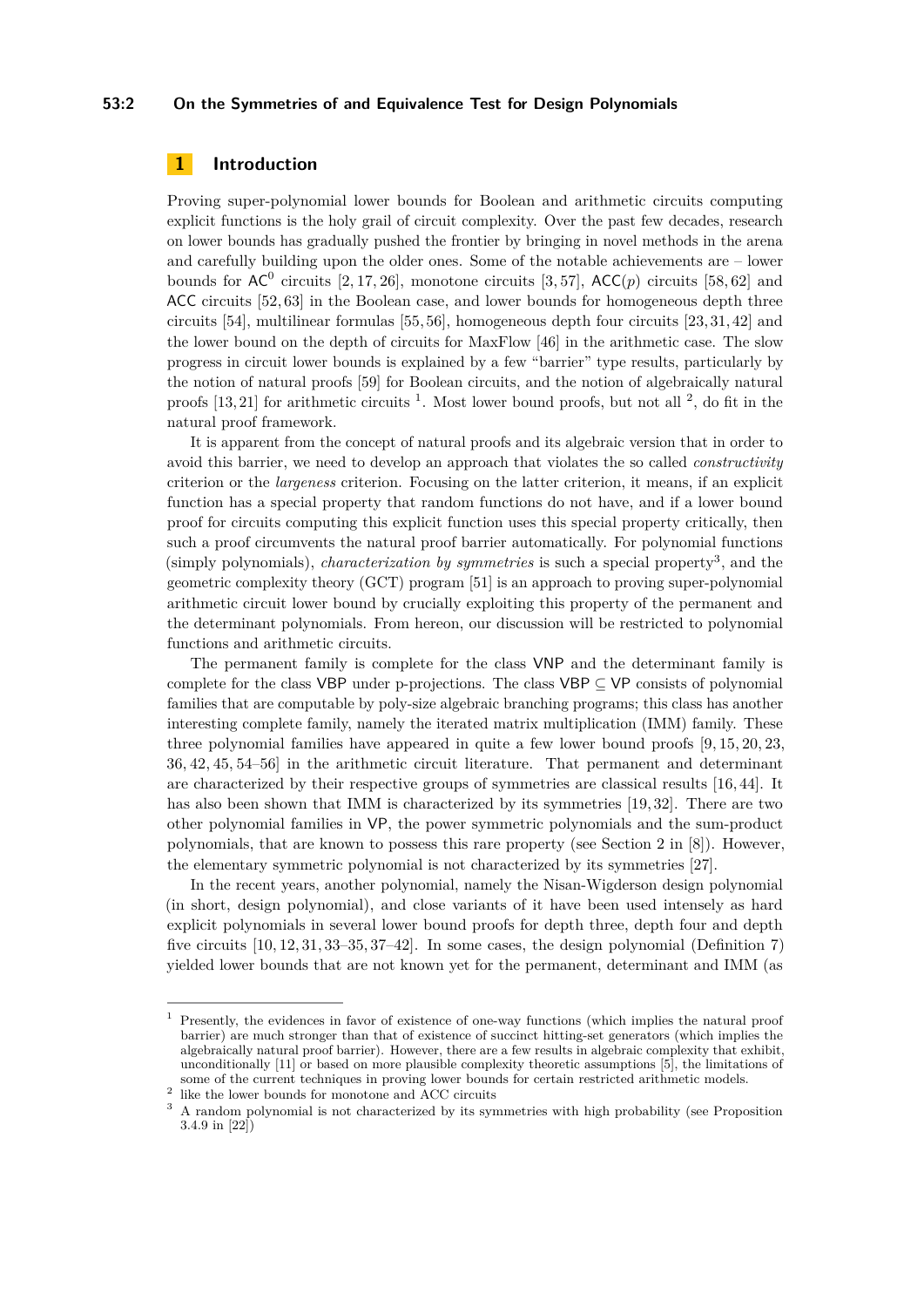in [\[12,](#page-12-10) [33,](#page-13-7) [37,](#page-13-9) [40\]](#page-14-12)). It can be easily shown that the design polynomial defines a family in VNP (see Observation B.1 in [\[24\]](#page-13-11)). But, very little is otherwise known about the various structural and algorithmic/complexity aspects of this family. Like the permanent, is it characterized by its symmetries? Is it circuit testable? What is the complexity of equivalence test for the Nisan-Wigderson design polynomial? It is reasonable to seek answers to these fundamental questions for a natural family like the design polynomials. Moreover, in the light of some recent developments in GCT [\[7,](#page-12-13) [28,](#page-13-12) [29\]](#page-13-13), it may be worth studying other polynomial families (like the design polynomials and the IMM) that have some of the "nice features" of the permanent and the determinant and that may also fit in the GCT framework. We refer the reader to [\[1,](#page-11-2) [22,](#page-13-10) [50,](#page-14-13) [60\]](#page-14-14) for an overview of GCT. If the design polynomial family turns out to be in VP then that would be an interesting result by itself with potentially important complexity theoretic and algorithmic consequences. If a polynomial has a small depth-4 circuit, then it is a projection of a small NW design polynomial (see Observation B.2 in [\[24\]](#page-13-11))

In this article, we answer some of the above questions on the design polynomial pertaining to its group of symmetries. Our results accord a fundamental status to this polynomial.

### **1.1 Our results**

Some of the basic definitions and notations are given in Section [2.](#page-4-1) The design polynomial  $NW_{d,k}$  is defined (in Definition [7\)](#page-4-0) using two parameters, *d* (the degree) and *k* (the "intersection" parameter). Our results hold for any  $k \in [1, \frac{d}{4} - 5]$ , but (from the lower bound point of view) it is best to think of *k* as  $d^{\epsilon}$  for some arbitrarily chosen constant  $\epsilon \in (0,1)$ . The number of variables in  $\mathsf{NW}_{d,k}$  is  $n = d^2$ . Any polynomial can be expressed as an affine projection of  $\mathsf{NW}_{d,k}$ , for a possibly large *d* (see Observation B.2 in [\[24\]](#page-13-11)). For notational convenience, we will drop the subscripts *d* and *k* whenever they are clear from the context. Let  $\mathscr{G}_f$  be the group of symmetries of a polynomial f over an underlying field  $\mathbb F$  (see Definition [12\)](#page-5-0).

<span id="page-2-1"></span> $\blacktriangleright$  **Theorem 1** (Characterization by symmetries). Let  $\mathbb{F} = \mathbb{C}$  and f be a homogeneous degree-d *polynomial in*  $n = d^2$  *variables. If*  $\mathscr{G}_{\text{NW}} \subseteq \mathscr{G}_f$  *then*  $f = \alpha \cdot \text{NW}$  *for some*  $\alpha \in \mathbb{C}$ *.* 

The theorem, proven in Section [3,](#page-6-0) holds over any field F having a d-th root of unity  $\zeta \neq 1$ and  $|\mathbb{F}| \neq d+1$ . We also show in Section [4.3](#page-7-0) that NW is not characterized by its symmetries over  $\mathbb{R}, \mathbb{Q}$  and finite fields not containing a *d*-th primitive root of unity – in contrast, the permanent is characterized by its symmetries over these fields. The symmetries of NW have a nice algorithmic application: Although, it is not known if NW is computable by a  $poly(d)$  size circuit (Definition [6\)](#page-4-2), the following theorem shows that checking if a given circuit computes NW can be done efficiently. In this article, whenever we mention size-*s* circuit, we mean size-*s* circuit with degree bounded by  $\delta(s)$ , which is an arbitrarily fixed polynomial function<sup>[4](#page-2-0)</sup> of *s*. Let **x** be the set of *n* variables of NW. We will identify a circuit with the polynomial computed by it.

<span id="page-2-2"></span>▶ **Theorem 2** (Circuit testability). *There is a randomized algorithm that takes input as black-box access to a circuit*  $C(x)$  *of size s over a finite field*  $\mathbb{F}$ *, where*  $|\mathbb{F}| \geq 4 \cdot \delta(s)$  *(recall*) *δ*(*s*) *is an upper bound on the degree of size s circuits), and determines correctly whether or*  $not C(\mathbf{x}) = \text{NW}$  *with high probability, using* poly(*s*) *field operations.* 

<span id="page-2-0"></span><sup>4</sup> This is the interesting scenario in algebraic complexity theory as polynomial families in VP admit circuits with degree bounded by a polynomial function of size.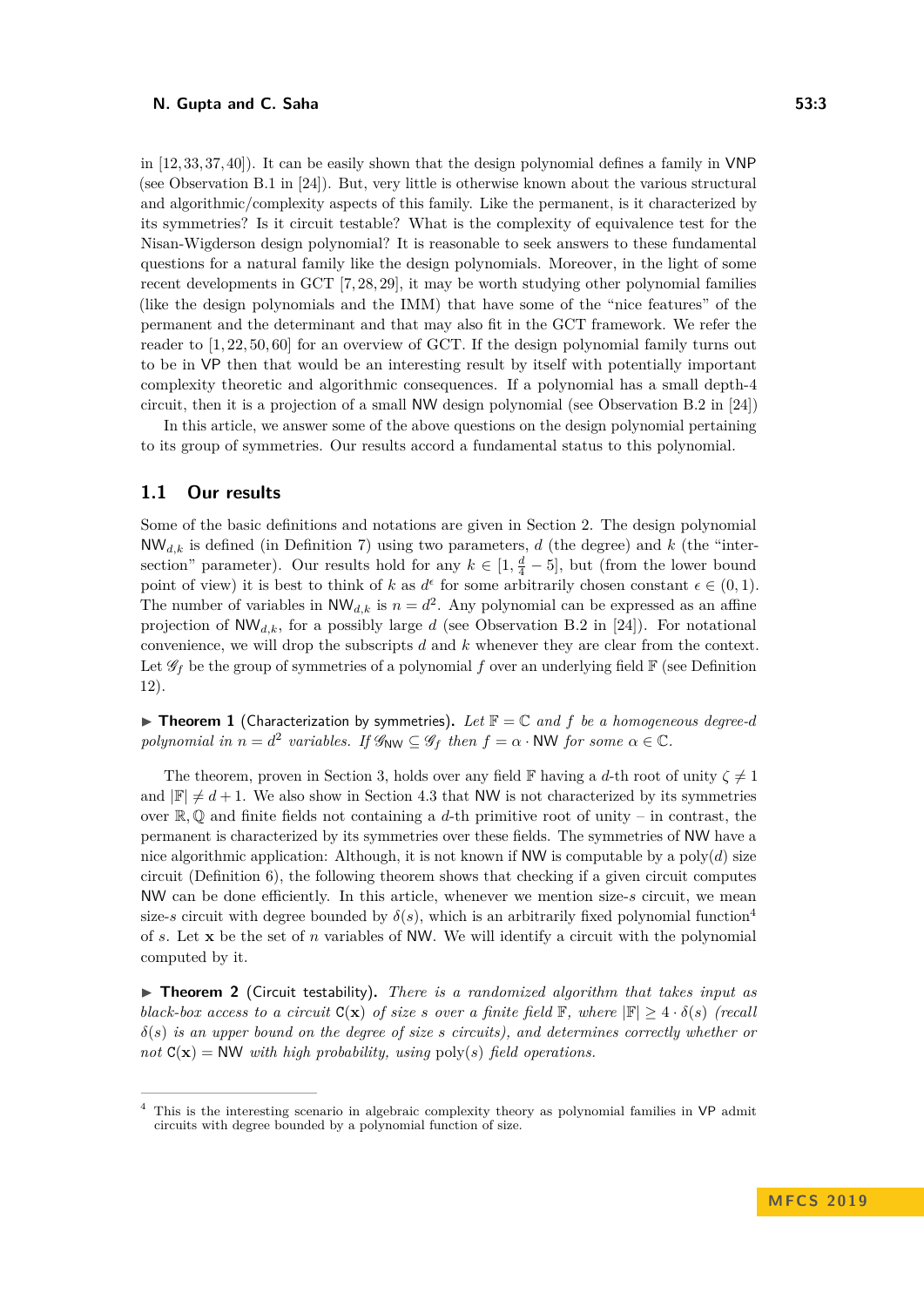### **53:4 On the Symmetries of and Equivalence Test for Design Polynomials**

A suitable version of the theorem also holds over Q*,* R and C. Such a theorem is known for the permanent with two different proofs, one using self-reducibility of the permanent [\[43\]](#page-14-15) and the other using its symmetries [\[48\]](#page-14-16). We do not know if NW has a self-reducible property like the permanent, but its symmetries are powerful enough to imply the above result. The theorem is proven in Section [5](#page-7-1) by showing that NW is characterized by circuit identities over *any* field (see Definition [18\)](#page-6-1). This characterization, which uses the symmetries of NW, also implies the following result. For this result, we can assume  $\delta(s) \geq d$ , without any loss of generality.

<span id="page-3-3"></span>▶ **Theorem 3** (Flip theorem). *Suppose* NW *is not computable by circuits of size s over a finite field*  $\mathbb{F}$ *, where*  $|\mathbb{F}| \geq 4 \cdot \delta(s)$  *and*  $\delta(s)$  *is an upper bound on the degree of size s circuits. Then, there exist points*  $\mathbf{a}_1, \ldots, \mathbf{a}_m \in \mathbb{F}^n$ *, where*  $m = \text{poly}(s)$ *, such that for every circuit* C *over*  $\mathbb{F}$  *of size at most s, there is an*  $\ell \in [m]$  *satisfying*  $C(\mathbf{a}_{\ell}) \neq NW(\mathbf{a}_{\ell})$ *. A set of randomly generated points*  $\mathbf{a}_1, \ldots, \mathbf{a}_m \in_r \mathbb{F}^n$  *has this property with high probability. Moreover, black-box derandomization of polynomial identity testing for size-*(10*s*) *circuits over* F *using* poly(*s*) *field operations implies that the above-mentioned points can be computed deterministically using* poly(*s*) *field operations.*

An appropriate version of the theorem also holds over  $\mathbb{Q}, \mathbb{R}$  and  $\mathbb{C}$ . The flip theorem is known for the permanent [\[48,](#page-14-16)49]<sup>[5](#page-3-1)</sup>. Similar theorems have also been shown for the 3SAT problem [\[4,](#page-11-3) [14\]](#page-12-14). Results of this kind show that if a certain function (3*SAT* or permanent or NW) is not computable by small circuits then there exists a short list of efficiently computable "hard instances" that fail all small circuits.

We show another algorithmic application of the knowledge of the symmetries of NW in solving a natural case of the equivalence test problem for NW, namely block-diagonal permutationscaling equivalence test (BD-PS equivalence test, in short). An equivalence test for NW checks if a given polynomial  $f \in \mathbb{F}[\mathbf{x}]$  satisfies  $f = \text{NW}(A \cdot \mathbf{x})$ , where A is an invertible linear transformation. A BD-PS equivalence test is the special case where *A* is a product of a block-diagonal permutation matrix and an invertible scaling matrix. The following theorem is proved in Section [6.](#page-8-0)

<span id="page-3-0"></span>▶ **Theorem 4** (BD-PS equivalence test for NW). Let  $k \in [1, \frac{d}{3}]$ , **F** be a finite field such that  $d \nmid (|\mathbb{F}|-1)$  *and*  $|\mathbb{F}| > 4d$ *. There is a randomized algorithm that takes input black-box access to a degree d polynomial*  $f \in \mathbb{F}[\mathbf{x}]$  *and correctly decides if*  $f$  *is BD-PS equivalent to* NW *with high probability.* If the answer is yes then it outputs a A such that  $f = NW(A \cdot x)$ *, where* A *is a product of a block-diagonal permutation matrix and an invertible scaling matrix. The running time is*  $\text{poly}(d, \log |\mathbb{F}|)$ *.* 

An appropriate version of the theorem holds over  $\mathbb R$  (details given in Section F.4 of [\[24\]](#page-13-11)). Efficient equivalence tests are known for the Permanent and IMM over C, Q and finite fields [\[30,](#page-13-14) [32\]](#page-13-5) and for the Determinant over  $\mathbb C$  and finite fields [\[18,](#page-12-15) [30\]](#page-13-14). In [\[30\]](#page-13-14), it was shown that equivalence test for the Permanent reduces to permutation-scaling (PS) equivalence test. We show in Section [6](#page-8-0) that equivalence test for NW reduces to block-permuted equivalence test<sup>[6](#page-3-2)</sup>, i.e., we can assume without loss of generality that  $A$  is a block-permuted matrix. Theorem [4](#page-3-0) solves the equivalence test for NW in the case where *A* is a block-diagonal matrix and additionally has the permutation-scaling (PS) structure. Even this case is quite nontrivial and may serve as an important ingredient for an efficient general equivalence test for NW.

<span id="page-3-1"></span> $^5\,$  We have borrowed the name "flip theorem" from these work.

<span id="page-3-2"></span><sup>&</sup>lt;sup>6</sup> It decides if there exists a block-permuted matrix (Definition [8\)](#page-5-1)  $A \in GL_{d^2}(\mathbb{F})$  such that  $f = NW(A \cdot x)$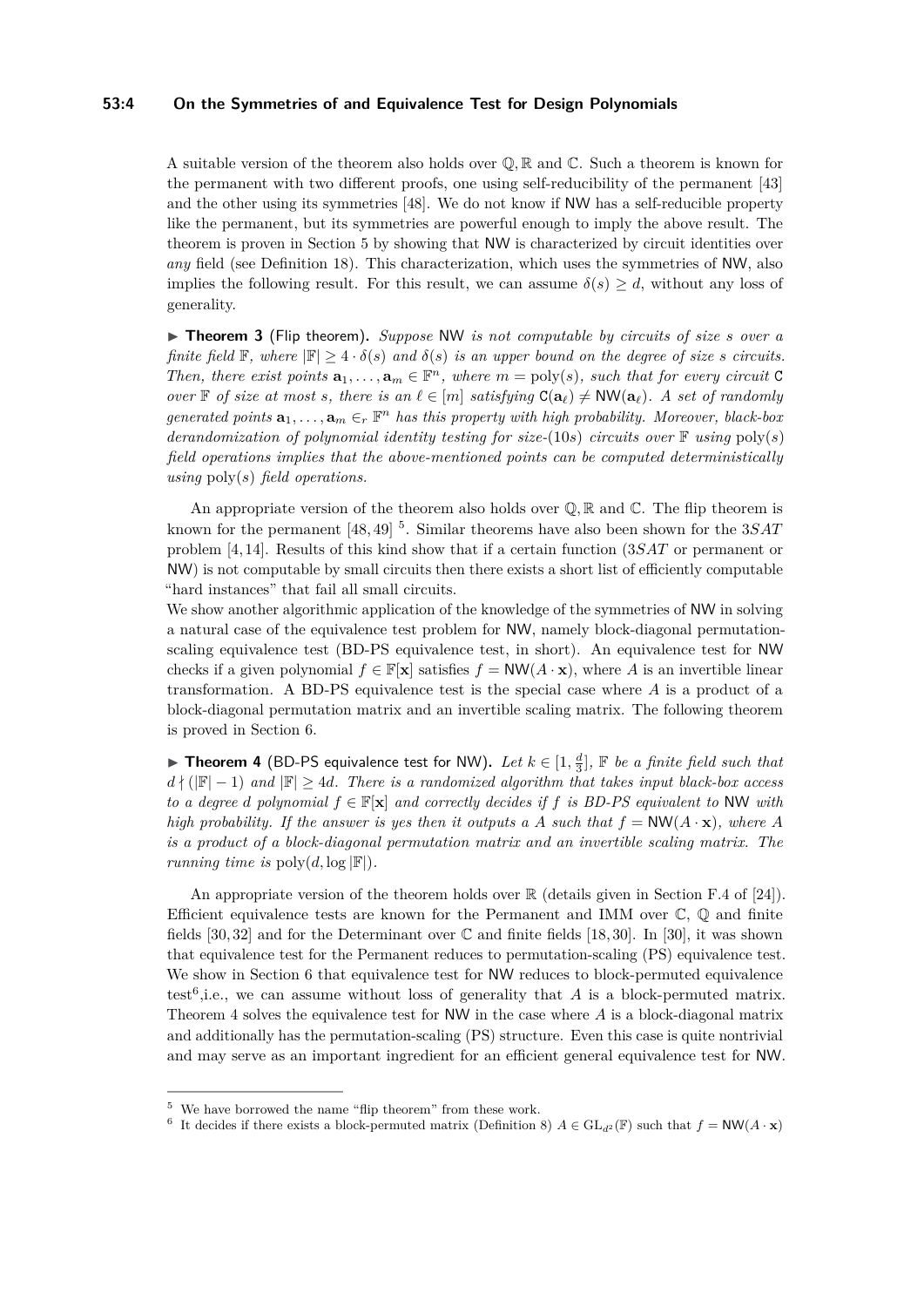The design of the test in Theorem [4](#page-3-0) is facilitated by a near complete understanding of the symmetries of NW as stated in the following theorem. The proof is given in Section [4.2.](#page-7-2)

<span id="page-4-3"></span>**Finds Theorem 5** (Structure of  $\mathscr{G}_{NW}$ ). Let  $\mathbb{F}$  be the underlying field of size greater than  $\begin{pmatrix} d \\ 2 \end{pmatrix}$  and  $char(\mathbb{F}) \neq d$ . If  $A \in \mathscr{G}_{\text{NW}}$  then  $A = D \cdot P$ , where  $D, P \in \mathscr{G}_{\text{NW}}$  are diagonal and permutation *matrices respectively.*

The group of symmetries of the permanent has a similar structure [\[44\]](#page-14-11). The above structure also plays a crucial role in showing that NW is not characterized by its symmetries over R. The proof of the theorem involves a complete characterization of the Lie algebra of NW, and an interplay between the Hessian of NW and the evaluation dimension measure. We first prove the structural results (Theorems [1](#page-2-1) and [5\)](#page-4-3) and then show their algorithmic applications (Theorems [2,](#page-2-2) [3](#page-3-3) and [4\)](#page-3-0). The proof details are shifted to the appendix. A comparison between the Permanent and NW is summarized in a table in Section A of [\[24\]](#page-13-11).

### <span id="page-4-1"></span>**2 Preliminaries**

**Notations.** The set of natural numbers is  $\mathbb{N} = \{0, 1, 2 \ldots\}$  and  $\mathbb{N}^{\times} = \mathbb{N} \setminus \{0\}$ . For  $r \in \mathbb{N}^{\times}$ ,  $[r] = \{0, \ldots, r-1\}$ . The general linear group  $GL_r(\mathbb{F})$  is the group of all  $r \times r$  invertible matrices over  $\mathbb{F}$ . Throughout this article, poly(*r*) means  $r^{O(1)}$  and  $\exp(r)$  means  $2^r$ . For a prime  $d$ ,  $\mathbb{F}_d$  is the finite field of order  $d$  whose elements are naturally identified with  $[d] = \{0, 1, \ldots, d-1\}$ . Let **x** be the following disjoint union of variables,

<span id="page-4-4"></span>
$$
\mathbf{x} := \biguplus_{i \in [d]} \mathbf{x}_i,\tag{1}
$$

where  $\mathbf{x}_i := \{x_{i,0}, \ldots, x_{i,d-1}\}.$  The total number of variables in **x** is  $n = d^2$ .  $\mathbb{F}[\mathbf{x}]$  and  $\mathbb{F}_d[z]$  denote the rings of multivariate and univariate polynomials over  $\mathbb{F}$  and  $\mathbb{F}_d$  in **x** and *z* variables respectively, and the set  $\mathbb{F}_d[z]_k := \{h \in \mathbb{F}_d[z] : \deg(h) \leq k\}$ . We will represent elements of F by lower case Greek alphabets  $(\alpha, \beta, ...)$ , elements of  $\mathbb{F}_d$  by lower case Roman alphabets  $(a, b, ...)$ , multivariate polynomials over  $\mathbb{F}$  by  $f, g$  and  $q$ , univariate polynomials over  $\mathbb{F}_d$  by *p* and *h*, matrices over  $\mathbb{F}$  by capital letters  $(A, B, C, \ldots)$ , and the set of variables by  $\mathbf{x}, \mathbf{y}, \mathbf{z}$  and vectors over  $\mathbb{F}$  by  $\mathbf{a}, \mathbf{b}$ . Variable sets are interpreted as column vectors when left multiplied to a matrix. For instance, in  $A \cdot x$ , x is the vector  $(x_{0,0} x_{0,1} \ldots x_{0,d-1} \ldots x_{d-1,0} x_{d-1,1} \ldots x_{d-1,d-1})^T$ , and we say *A* is applied on **x**.

### **2.1 Algebraic preliminaries**

A polynomial *f* is homogeneous if the degree of all the monomials of *f* are the same. Polynomial  $f \in \mathbb{F}[\mathbf{x}]$  is set-multilinear in the sets  $\mathbf{x}_0, \ldots, \mathbf{x}_{d-1}$  (as defined in Equation [\(1\)](#page-4-4)) if every monomial contains exactly one variable from each set  $\mathbf{x}_i$  for  $i \in [d]$ .

<span id="page-4-2"></span><span id="page-4-0"></span>I **Definition 6** (Arithmetic circuit)**.** *An arithmetic circuit* C *over* F *is a directed acyclic graph in which a node with in-degree zero is labelled with either a variable or an* F*-element, an edge is labelled with an* F*-element, and other nodes are labelled with* + *and* ×*. Computation proceeds in a natural way: a node with in-degree zero computes its label, an edge scales a polynomial by its label, and a node labelled with* +*/*× *computes the sum/product of the polynomials computed at the end of the edges entering the node. The polynomials computed by nodes with out-degree zero are the outputs of* C*. The size of* C *is the sum of the number of nodes and edges in the graph. The* degree *of* C *is the maximum over the degree of the polynomials computed at all nodes of* C*.*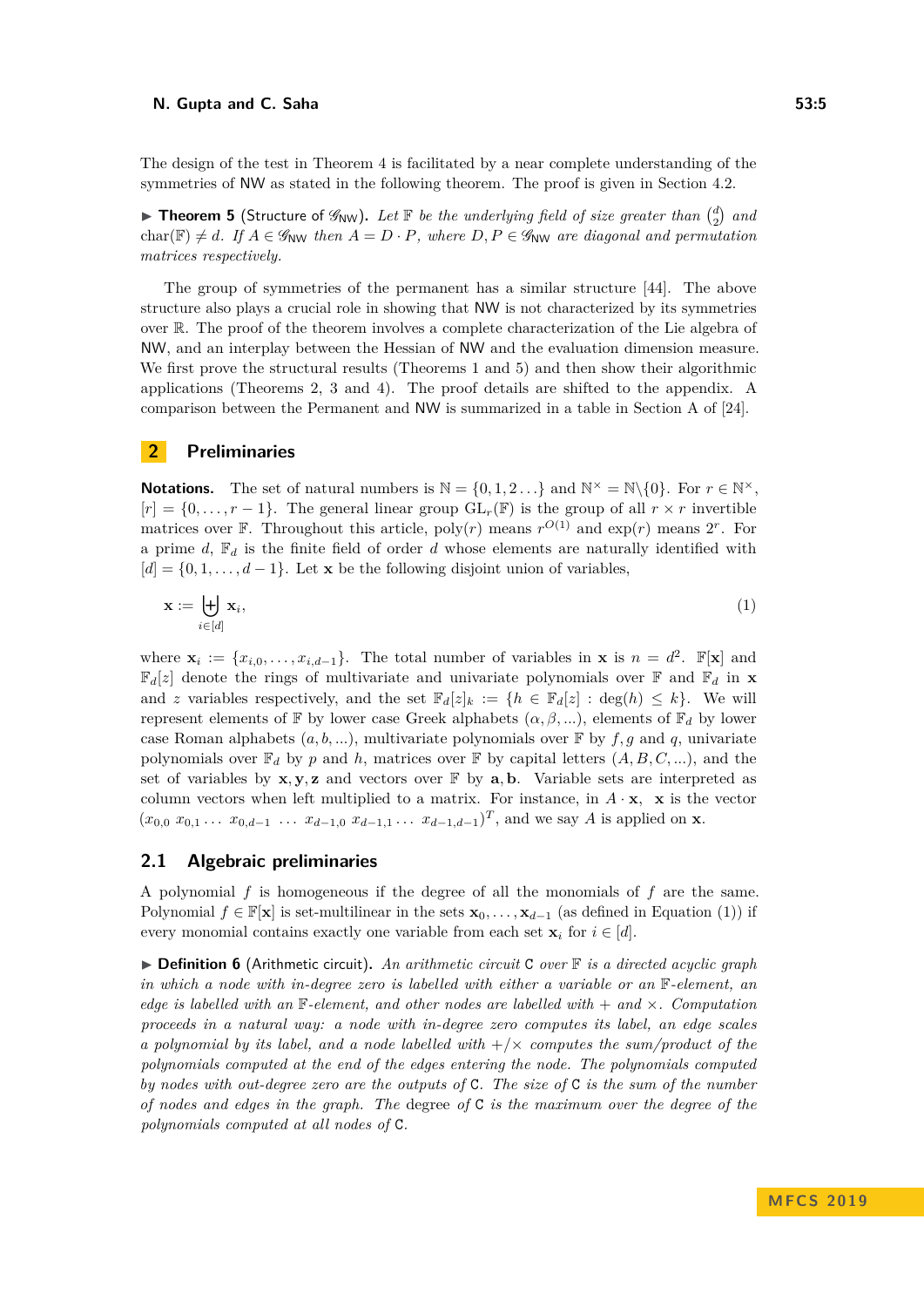#### **53:6 On the Symmetries of and Equivalence Test for Design Polynomials**

**► Definition 7** (Nisan-Wigderson polynomial). Let  $d > 2$  be a prime and  $k \in \mathbb{N}$ . The Nisan-*Wigderson design polynomial is defined as in [\[34\]](#page-13-0) (which is inspired by the Nisan-Wigderson set-systems [\[53\]](#page-14-18)),*

$$
\text{NW}_{d,k}(\mathbf{x}) := \sum_{h \in \mathbb{F}_d[z]_k} \prod_{i \in \mathbb{F}_d} x_{i,h(i)}.
$$

It is a degree-*d* homogeneous and set-multilinear polynomial in  $n = d^2$  variables, having  $d^{k+1}$  monomials. We drop the subscripts  $d, k$  for notational convenience. NW satisfies the "low intersection" property, meaning any two monomials of NW have at most *k* variables in common. This follows because the monomials are obtained from polynomials in  $\mathbb{F}_d[z]_k$ .

<span id="page-5-1"></span>▶ **Definition 8** (Block-permuted matrix). *A matrix*  $A \in \mathbb{F}^{d^2 \times d^2}$  *is a block-permuted matrix with block size d if*  $A = B \cdot (P \otimes I_d)$ *, where*  $B \in \mathbb{F}^{d^2 \times d^2}$  *is a block-diagonal matrix with block size d*,  $P \in \mathbb{F}^{d \times d}$  *is a permutation matrix, and*  $I_d$  *is the*  $d \times d$  *identity matrix.* 

**▶ Definition 9** (Evaluation dimension). Let  $f \in \mathbb{F}[y]$  and  $z \subseteq y$ . The evaluation dimension *of f with respect to* **z** *is, evalDim*<sub>**z**(*f*) := dim( $\mathbb{F}\text{-}span\{f(\mathbf{y})|_{\mathbf{z}=\mathbf{a}} : \mathbf{a} \in \mathbb{F}^{|\mathbf{z}|}\}\)$ .</sub>

▶ **Definition 10** (Hessian). Let  $f \in \mathbb{F}[y]$  be a polynomial in  $y = \{y_1, y_2, \ldots, y_n\}$  variables. *The Hessian of f is the following matrix in*  $(\mathbb{F}[\mathbf{y}])^{n \times n}$ *,* 

$$
H_f(\mathbf{y}) := \big(\frac{\partial^2 f}{\partial y_i \cdot \partial y_j}\big)_{i,j \in [n]}.
$$

The following property of  $H_f(\mathbf{y})$  that can be proved using chain-rule of derivatives.

▶ **Lemma 11** (Lemma 2.6 of [\[8\]](#page-12-8)). *Let*  $g \in \mathbb{F}[\mathbf{y}]$  *and*  $f = g(A \cdot \mathbf{y})$  *for some*  $A \in \mathbb{F}^{n \times n}$ . *Then,*  $H_f(\mathbf{y}) = A^T \cdot H_g(A \cdot \mathbf{y}) \cdot A.$ 

<span id="page-5-0"></span>I **Definition 12** (Group of symmetries)**.** *Let f* ∈ F[**y**] *be an n-variate polynomial. The set*  $\mathscr{G}_f = \{A \in GL_n(\mathbb{F}) : f(A \cdot \mathbf{y}) = f(\mathbf{y})\}$  forms a group under matrix multiplication and it is *called the group of symmetries of f over* F*.*

▶ **Definition 13** (Lie algebra). Let  $f \in \mathbb{F}[\mathbf{y}]$  be a polynomial in  $\mathbf{y} = \{y_1, y_2, \ldots, y_n\}$  variables. *The Lie algebra of f, denoted by*  $\mathfrak{g}_f$ *, is the set of matrices*  $B = (b_{i,j})_{i,j \in [n]} \in \mathbb{F}^{n \times n}$  *satisfying the relation*  $\sum_{i,j\in[n]} b_{i,j} \cdot y_j \cdot \frac{\partial f}{\partial y_i} = 0.$ 

It is easy to check that  $\mathfrak{g}_f$  is a vector space over  $\mathbb{F}$ . The following property relates the Lie algebras of  $f(\mathbf{y})$  and  $f(A \cdot \mathbf{y})$  for  $A \in GL_n(\mathbb{F})$ . See Proposition 58 of [\[30\]](#page-13-14) for its proof.

I **Lemma 14** (Conjugacy of Lie algebras)**.** *Let g* ∈ F[**y**] *be an n-variate polynomial. If*  $f(\mathbf{y}) = g(A \cdot \mathbf{y})$  *for*  $A \in GL_n(\mathbb{F})$ *, then*  $\mathfrak{g}_f = A^{-1} \cdot \mathfrak{g}_g \cdot A$ *.* 

<span id="page-5-2"></span>**► Lemma 15.** *[\[30\]](#page-13-14)* Given black-box access to an *n*-variate degree *d* polynomial  $f \in \mathbb{F}[\mathbf{x}]$ , a *basis of*  $g_f$  *can be computed in randomized poly* $(n, d, \rho)$  *time, where*  $\rho$  *is the bit complexity of the coefficients of f.*

Over  $\mathbb{C}$ , the Lie algebra  $\mathfrak{g}_f$  is related to the group of symmetries  $\mathscr{G}_f$  as stated in the following definition. For  $B \in \mathbb{C}^{n \times n}$ , let  $e^B := \sum_{i \in \mathbb{N}} \frac{B^i}{i!} \in \mathbb{C}^{n \times n}$  (the series always converges).

▶ Definition 16 (Continuous and discrete symmetries). Let  $f \in \mathbb{C}[\mathbf{y}]$ . If  $A \in \mathfrak{g}_f$  then  $e^{tA} \in \mathscr{G}_f$  $f$ or every  $t \in \mathbb{R}$  *(see [\[25\]](#page-13-15)*  $f$ or a proof of this fact). Elements of the set  $\{e^{tA}: A \in \mathfrak{g}_f \text{ and } t \in \mathbb{R}\}$ are the continuous symmetries of f. All the other symmetries in  $\mathscr{G}_f$  are the discrete symmetries *of f.*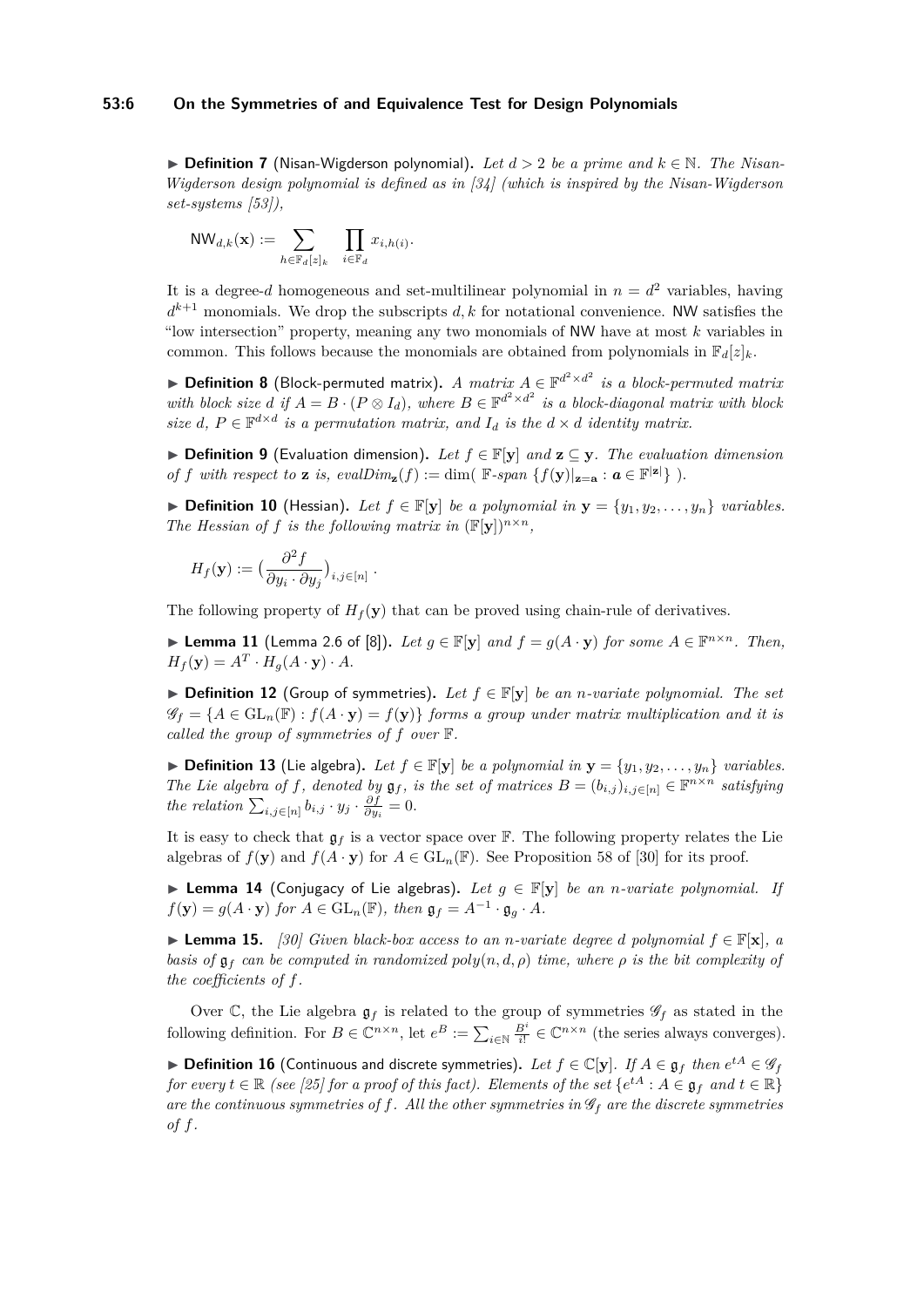[8](#page-6-3)

I **Definition 17** (Characterization by symmetries)**.** *A homogeneous degree-d polynomial g* ∈ F[**y**] *is said to be characterized by its symmetries if for every degree-d homogeneous polynomial*  $f \in \mathbb{F}[\mathbf{y}], \mathscr{G}_q \subseteq \mathscr{G}_f$  *implies that*  $f(\mathbf{y}) = \alpha \cdot g(\mathbf{y})$  *for some*  $\alpha \in \mathbb{F}$ *.* 

<span id="page-6-1"></span> $\triangleright$  **Definition 18** (Characterization by circuit identities). Let  $g \in \mathbb{F}[\mathbf{y}]$  be an *n*-variate polynomial, and **z**, **u** *be two sets of constantly many variables and*  $|z| = c$ *. Suppose that there exist*  $m = \text{poly}(n)$  polynomials  $q_1(\mathbf{z}, \mathbf{u}), \ldots, q_m(\mathbf{z}, \mathbf{u})$  over  $\mathbb F$  such that for every  $i \in [m], q_i$  is *computable by a constant size circuit and there exist*  $A_{i1}, \ldots, A_{ic} \in \mathbb{F}[u]^{n \times n}$  *computable by* poly $(n)$  *size circuits, and the following condition is satisfied: For*  $f \in \mathbb{F}[\mathbf{y}]$ *,*  $q_i(f(A_{i1} \cdot$ **y**),...,  $f(A_{ic} \cdot \mathbf{y})$ ,  $\mathbf{u}) = 0$  *for every*  $i \in [m]$  *if and only if*  $f = \alpha \cdot g$  *for some*  $\alpha \in \mathbb{F}$ *. Then, g is* characterized by circuit identities *over* F*.*

The above definition is taken (after slight modifications to suit our purpose) from Definition 3.4.7 in [\[22\]](#page-13-10) and is attributed to an article by Mulmuley [\[47\]](#page-14-19).

## <span id="page-6-0"></span>**3 Characterization of NW by symmetries and circuit identities**

### **3.1 Symmetry characterization: Theorem [1](#page-2-1)**

Let F be a field having a *d*-th root of unity  $\zeta \neq 1$  and  $|\mathbb{F}| \neq d + 1$ .<sup>[7](#page-6-2)</sup> As *d* is a prime,  $\zeta$  is primitive, i.e.,  $\zeta^d = 1$  and  $\zeta^t \neq 1$  for  $0 < t < d$ . The rows and columns of a matrix in  $\mathscr{G}_{\mathsf{NW}}$ are indexed by the set  $\{(i, j) : i, j \in \mathbb{F}_d\}.$ 

<span id="page-6-4"></span> $\triangleright$  Claim 19. The following matrices in  $\mathbb{F}^{n \times n}$  are in  $\mathscr{G}_{\mathsf{NW}}$ :

**1.** *A<sub>β</sub>*, a diagonal matrix with  $A_{\beta}((i, j), (i, j)) = \beta_i \in \mathbb{F}^\times$  for  $i, j \in [d]$ , s.t.  $\prod_{i \in [d]} \beta_i = 1$ .

<span id="page-6-5"></span>**2.**  $A_{\ell}$ , a diagonal matrix with  $((i, j), (i, j))$ -th entry as  $\zeta^{i^{\ell} \cdot j}$  for  $i, j \in [d]$  and  $\ell \in [d - k - 1]$ .

**3.**  $A_h$ ,  $h \in \mathbb{F}_d[z]_k$ , such that  $A_h((i,j),(i,j+h(i))) = 1$  for  $i, j \in [d]$  and other entries are 0. The proof of Claim [19](#page-6-4) is given in Section C.1 in [\[24\]](#page-13-11). The matrices  $A_\beta$  are the continuous symmetries while  $A_\ell, A_h$  are discrete symmetries of NW for all choices of  $\beta, \ell, h$ . The symmetries in [2](#page-6-5) are very different from the symmetries of the Determinant and the Permanent. The following Claim immediately implies Theorem [1.](#page-2-1) Its proof is given in Section C.2 in [\[24\]](#page-13-11).

 $\triangleright$  Claim 20. Let *f* be a homogeneous degree-*d* polynomial in  $\mathbb{F}[\mathbf{x}]$ . If  $\mathscr{G}_f$  contains  $A_\beta$ ,  $A_\ell$ and  $A_h$  (for all choices of  $\beta$ ,  $\ell$  and  $h$ , mentioned above) then  $f = \alpha \cdot NW$  for some  $\alpha \in \mathbb{F}$ .

### **3.2 Characterization by circuit identities**

Here we show that NW is characterized by circuit identities (Definition [18\)](#page-6-1). The lemma is crucially used to prove Theorems [2](#page-2-2) and [3](#page-3-3) in Section [5.](#page-7-1) Its proof is given in Section C.3 in [\[24\]](#page-13-11).

<span id="page-6-6"></span> $\blacktriangleright$  **Lemma 21.** *Polynomial* NW *is characterized by circuit identities over any field*  $\mathbb{F}$ *.* 

### **4 Lie algebra and symmetries of NW**

We first give a complete description of the Lie algebra of NW by giving an explicit F-basis. Then, using this knowledge, we analyse the structure of the symmetries of NW and prove

<span id="page-6-2"></span><sup>&</sup>lt;sup>7</sup> For a prime *d*,  $|\mathbb{F}| = d + 1$  if and only if *d* is a Mersenne prime.

<span id="page-6-3"></span><sup>8</sup> Recall,  $[d - k - 1] = \{0, 1, \ldots, d - k - 2\}$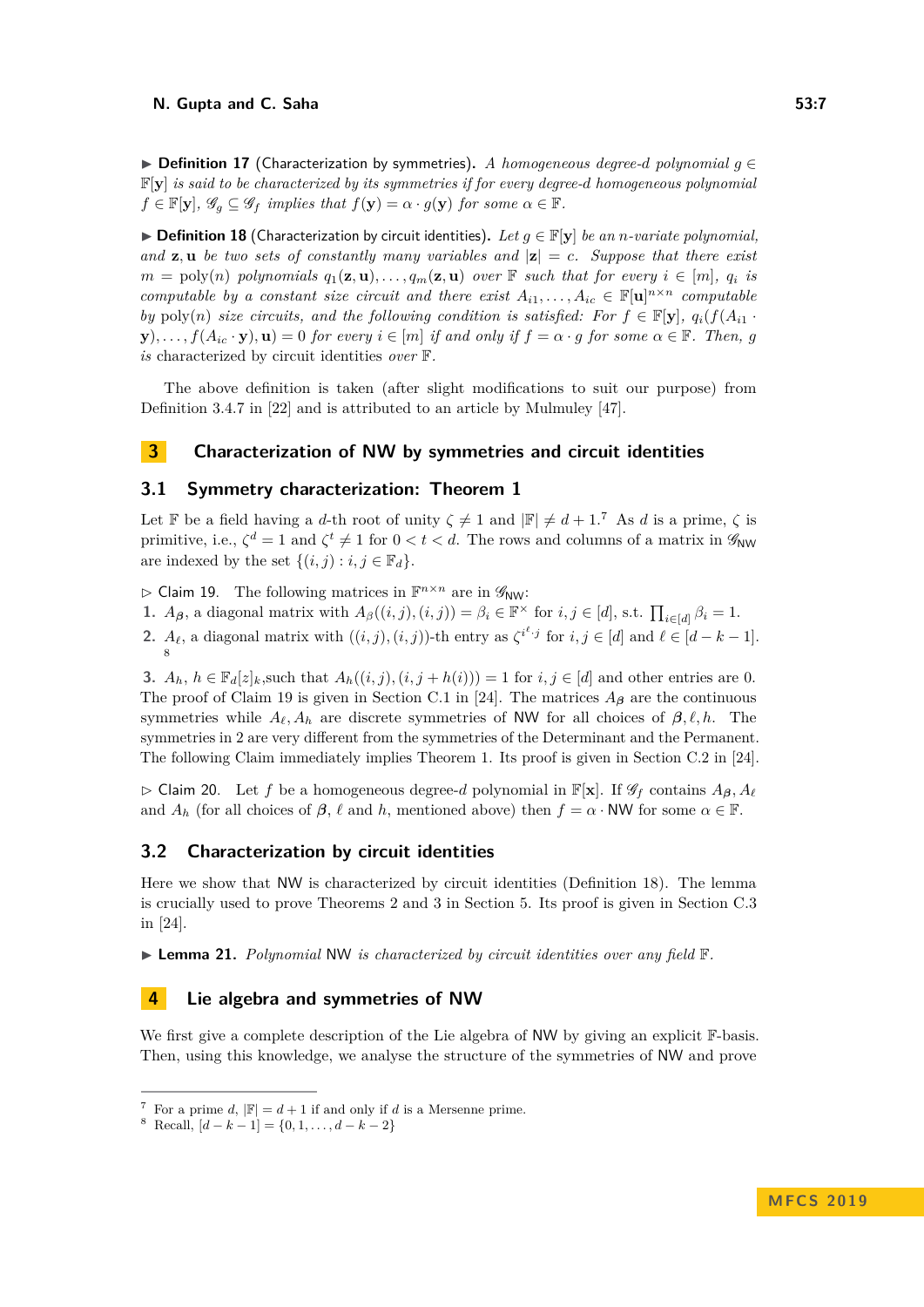### **53:8 On the Symmetries of and Equivalence Test for Design Polynomials**

Theorem [5.](#page-4-3) Thereafter, using Theorem [5,](#page-4-3) we show that NW is not characterized by its symmetries over fields that do not contain a *d*-th primitive root of unity. The rows and columns of a  $n \times n$  matrix in  $g_{NW}$  and  $\mathscr{G}_{NW}$  are indexed by the set  $\{(i, j) : i, j \in \mathbb{F}_d\}$ , which is naturally identified with the **x**-variables, where  $\mathbf{x} = (x_{0,0} \dots x_{0,d-1} \dots x_{d-1,0} \dots x_{d-1,d-1})^T$ .

# **4.1 Lie algebra of NW**

It turns out that the Lie algebra of NW is a subspace of the Lie algebra of every set-multilinear polynomial. (The default partition of a set-multilinear polynomial is  $\mathbf{x} = \biguplus_{i \in [d]} \mathbf{x}_i$ .)

<span id="page-7-3"></span>**► Lemma 22.** Let **F** be a field and char(**F**)  $\neq d$ . The dimension of g<sub>NW</sub> over **F** is  $d-1$ , and *the diagonal matrices*  $B_1, \ldots, B_\ell$  *(defined below) form a*  $\mathbb{F}$ *-basis of*  $\mathfrak{g}_{\text{NW}}$ *. For*  $\ell \in \{1, \ldots, d-1\}$ *,* 

$$
(B_{\ell})_{(i,j),(i,j)} = \begin{cases} 1, & if i = 0, j \in [d] \\ -1, & if i = \ell, j \in [d] \\ 0, & otherwise. \end{cases}
$$

The lemma is proven in Section D.1 in [\[24\]](#page-13-11) by carefully analysing a system of linear equations obtained from the monomials of NW. It follows that every  $B \in \mathfrak{g}_{NW}$  is of the form  $diag(\alpha_0, \ldots, \alpha_{d-1}) \otimes I_d$ , where each  $\alpha_i \in \mathbb{F}$  and  $\sum_{i \in [d]} \alpha_i = 0$ . The continuous symmetries of NW consist of matrices  $A = \text{diag}(\beta_0, \dots, \beta_{d-1}) \otimes I_d$ , where each  $\beta_i \in \mathbb{C}$  and  $\prod_{i \in [d]} \beta_i = 1$ .

# <span id="page-7-2"></span>**4.2 Structure of**  $\mathscr{G}_{\mathsf{NW}}$ **: Theorem [5](#page-4-3)**

<span id="page-7-4"></span>Lemma [22](#page-7-3) implies the following.

 $\triangleright$  Claim 23. Every  $A \in \mathscr{G}_{NW}$  is a block-permuted matrix with block size *d*.

The proof of the claim is given in Section D.2 in [\[24\]](#page-13-11). Using Claim [23,](#page-7-4) Hessian and the evaluation dimension of NW, we give a proof of Theorem [5](#page-4-3) in Section D.3 in [\[24\]](#page-13-11).

# <span id="page-7-0"></span>**4.3 NW is not characterized by its symmetries over** R

Let F be either  $\mathbb{R}, \mathbb{Q}$  or a finite field such that  $d \nmid \mathbb{F}|-1$ . Then, F does not contain a *d*-th primitive root of unity, and so the matrices  $A_\ell$ , for  $\ell \in [d - k - 1]$  mentioned in Claim [19,](#page-6-4) are no longer the symmetries of NW over  $\mathbb{F}$ . The next lemma shows that over such  $\mathbb{F}$  all the diagonal symmetries of NW are of the type  $A_\beta$  mentioned in Claim [19.](#page-6-4) This then implies the following theorem, which may seem somewhat surprising as we do not know all the permutation symmetries of NW. The proofs are given in Section D.4 in [\[24\]](#page-13-11).

**► Lemma 24.** *If*  $D \in \mathscr{G}_{\text{NW}}$  *is a diagonal matrix over*  $\mathbb{F}$  *then*  $D = diag(\beta_0, \ldots, \beta_{d-1}) \otimes I_d$ *, where each*  $\beta_i \in \mathbb{F}$  *and*  $\prod_{i \in [d]} \beta_i = 1$ *.* 

▶ **Theorem 25.** NW *is not characterized by its symmetries over* **F**.

### <span id="page-7-1"></span>**5 Circuit testability and the flip theorem for NW**

In this and the next section, we show that the knowledge of the symmetries of NW plays a crucial role in answering some of the algorithmic questions related to NW. This section is devoted to Theorems [2](#page-2-2) and [3.](#page-3-3) The main ingredient of their proofs is Lemma [21.](#page-6-6) We present the circuit testing algorithm here and push the proof of the Flip theorem to Section E in [\[24\]](#page-13-11).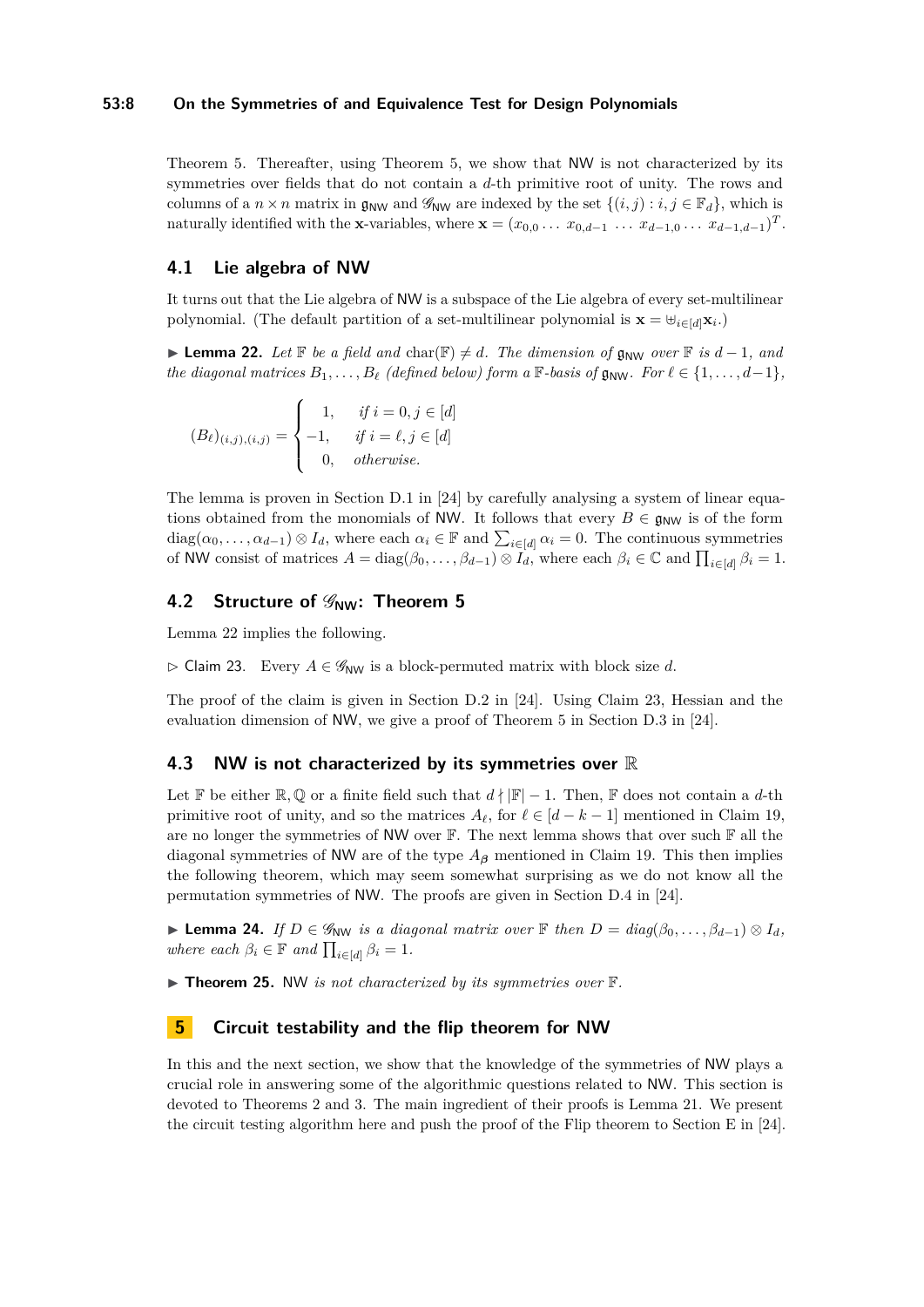**Proof of Theorem [2.](#page-2-2)** Let C be a given circuit of size *s* over F that computes an *n*-variate polynomial  $f = C(\mathbf{x})$ . Naturally,  $\deg(f) \leq \delta(s)$ . Algorithm [1](#page-8-1) intends to check, in steps 2 and 3, if *f* satisfies the identities given in the proof of Lemma [21.](#page-6-6) If  $f \neq \alpha$ . NW for all  $\alpha \in \mathbb{F}$ . then at least one of the identities is not satisfied. For the polynomials  $q_1, q_2$  and  $q_3$  defined in the proof of Lemma [21,](#page-6-6) observe that the degree of  $q_1(f(A_i(u)\cdot\mathbf{x}), f(\mathbf{x}), u)$  is bounded by 2 ·  $\delta(s)$ , whereas the degrees of  $q_2(f(A_{a,r} \cdot \mathbf{x}), f(\mathbf{x}))$  and  $q_3(f(A_t \cdot \mathbf{x}))$  are at most  $\delta(s)$ . As  $|\mathbb{F}| \geq 4 \cdot \delta(s)$ , by Schwartz-Zippel lemma [\[61,](#page-14-20) [64\]](#page-15-3), step 4 returns "False" with probability at least  $\frac{1}{2}$ . If  $f = \alpha \cdot \text{NW}$  for some  $\alpha \in \mathbb{F}$  then all the identities are satisfied, and step 7 ensures that  $\alpha = 1$ . Clearly, the algorithm uses poly(s) field operations. The success probability is boosted from  $\frac{1}{2}$  to  $1 - \exp(-s)$  by repeating the algorithm poly(*s*) times.

<span id="page-8-1"></span>**Algorithm 1** Circuit testing for NW.

**Input**: Black-box access to a circuit C of size *s* over F. **Output:** "True" if  $C(x) = NW$ , else "False". 1. Pick  $\mathbf{a} \in_r \mathbb{F}^n$  and  $\mu \in_r \mathbb{F}$ . 2. **for**  $i \in [d], a \in \mathbb{F}_d^{\times}, r \in [k+1], t \in [d] \setminus [k+1]$  **do** 3. **if**  $(C(A_i(\mu) \cdot \mathbf{a}) - \mu \cdot C(\mathbf{a}) \neq 0)$  or  $(C(A_{a,r} \cdot \mathbf{a}) - C(\mathbf{a}) \neq 0)$  or  $(C(A_t \cdot \mathbf{a}) \neq 0)$  then 4. **return** "False". 5. **end if** 6. **end for** 7. Let  $\mathbf{b} \in \mathbb{F}^n$  be an assignment obtained by setting  $x_{i0} = 1$ , for  $i \in [d]$ , and all other variables to zero. If  $f(\mathbf{b}) \neq 1$ , return "False". Else, return "True".

### <span id="page-8-0"></span>**6 Equivalence test for NW**

First, we show a randomized reduction of equivalence test for NW to block-permuted equivalence test (in short, BP equivalence test) in Lemma [26.](#page-8-2) Then, we give an efficient equivalence test for NW in the special case where the linear transformation is block-diagonal and is a product of a permutation matrix and a scaling matrix (Theorem [4\)](#page-3-0).

<span id="page-8-2"></span>**I Lemma 26** (Reduction to BP equivalence test). Let  $\mathbb{F}$  be a field such that char( $\mathbb{F}$ )  $\neq d$ and  $|\mathbb{F}| \geq 2d^2$ . There is a randomized algorithm that takes input as black-box access to a *degree d* polynomial  $f \in \mathbb{F}[\mathbf{x}]$  and does the following with high probability: It outputs black-box *access to a degree d polynomial*  $g \in \mathbb{F}[\mathbf{x}]$  *such that f is equivalent to* NW *if and only if g is BP equivalent to* NW*. Moreover, the transformation for f can be recovered efficiently from the transformation for g. The running time of this reduction is*  $poly(d, \rho)$ *, where*  $\rho$  *is bit complexity of the coefficients of f* [9](#page-8-3) *.*

**Proof of correctness.** The efficiency of Step 1 follows from Lemma [15.](#page-5-2) The correctness of Step 2 and 3 follow from the next claim whose proof is given in Section F.1 in [\[24\]](#page-13-11).

 $\triangleright$  Claim 27. With high probability, matrix *D* can be computed in poly $(d, \rho)$  time. Moreover, *f* is equivalent to NW if and only if  $f(D \cdot x)$  is BP equivalent to NW.

<span id="page-8-3"></span><sup>&</sup>lt;sup>9</sup> We assume that univariate polynomial factorization over  $\mathbb F$  can be done in polynomial time.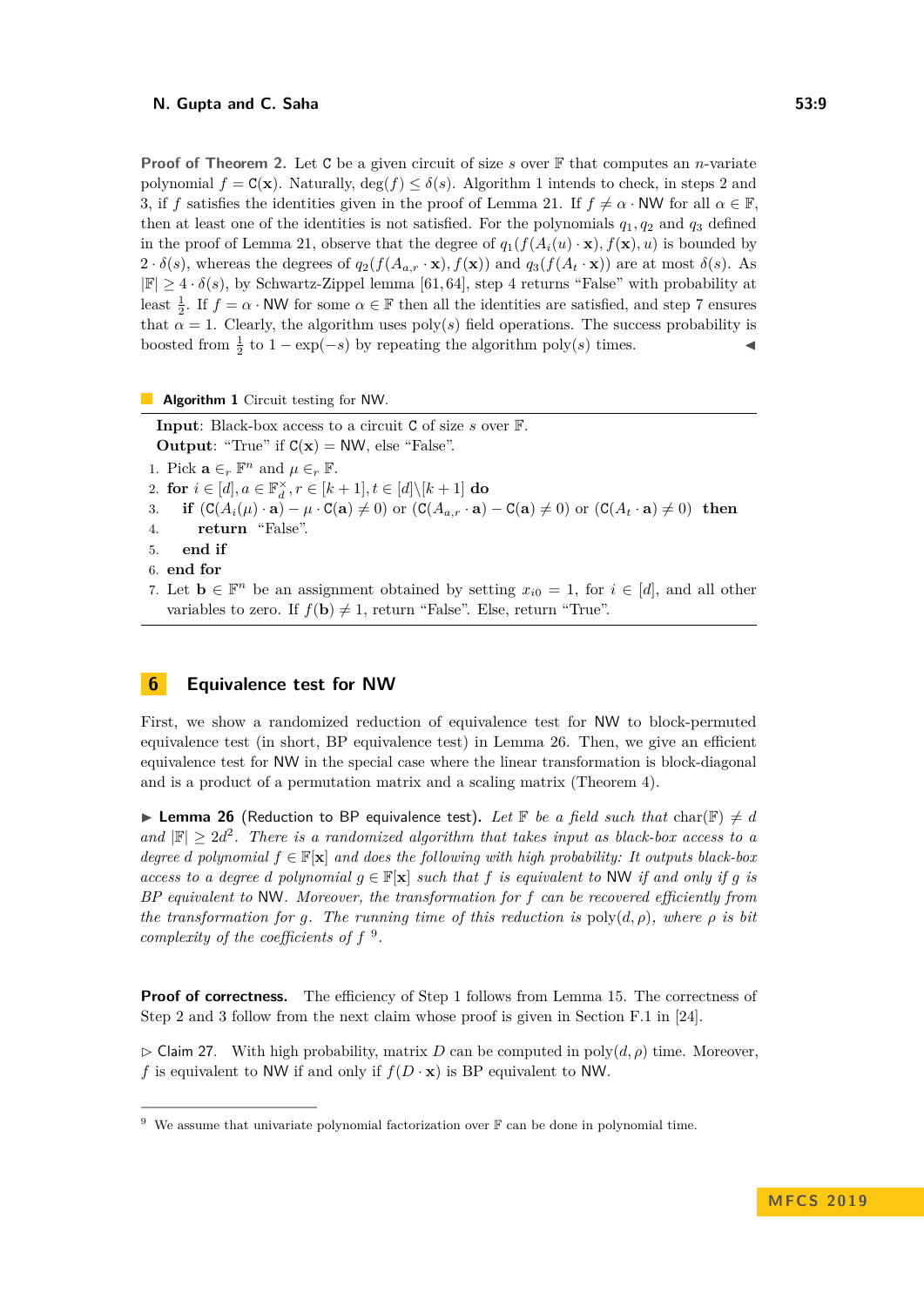### **53:10 On the Symmetries of and Equivalence Test for Design Polynomials**

**Algorithm 2** Reduction of equivalence test for NW to BP equivalence test.

**Input**: Black-box access to  $f \in \mathbb{F}[\mathbf{x}]$ . **Output**: Black-box access to  $g \in \mathbb{F}[\mathbf{x}]$ .

- 1. Compute a basis  $L_1, \ldots, L_r$  of  $\mathfrak{g}_f$ . If  $r \neq d-1$ , output "*f* is not equivalent to NW".
- 2. Let *S* be an arbitrary subset of  $\mathbb{F}$  of size  $d^2$ . Let  $L = a_1 L_1 + \ldots + a_r L_r$ , where  $a_i \in_r S$ . Compute  $D \in GL_{d^2}(\mathbb{F})$  such that  $D^{-1} \cdot L \cdot D = \text{diag}(\beta_1, \ldots, \beta_d) \otimes I_d$ , where  $\beta_j \in \mathbb{F}$ . If no such *D* exists then output "*f* is not equivalent to NW."
- 3. Output black-box access to  $f(D \cdot \mathbf{x})$ .

# **6.1 BD-PS equivalence test for NW: Theorem [4](#page-3-0)**

Lemma [26](#page-8-2) implies that to solve equivalence test for NW it is sufficient to focus on BP equivalence test. Here, we solve a special case of BP equivalence test, namely BD-PS equivalence test. We prove Theorem [4](#page-3-0) in two steps: first we reduce BD-PS equivalence test to scaling equivalence test and then solve the scaling equivalence test. The algorithm pretends that *f* is BD-PS equivalent to NW and computes a block-diagonal permutation matrix *A* and an invertible scaling matrix *B*. In the end, the circuit testing algorithm of NW (Algorithm [1\)](#page-8-1) is used to check if  $f(A^{-1} \cdot B^{-1} \cdot \mathbf{x}) = NW$ .

# **6.1.1 Reduction of BD-PS equivalence test to scaling equivalence test**

Assume  $f = NW(B \cdot A \cdot x)$ , where *A* is a block-diagonal permutation matrix and *B* is an invertible scaling matrix. Algorithm [3](#page-10-0) does not explicitly use the knowledge of the entries of *B*. Thus, we may assume without loss of generality that  $B = I_{d^2}$ . Then, the task reduces to solving the BD permutation equivalence test for NW. We identify matrix *A* with *d* permutations  $\sigma_0, \ldots, \sigma_{d-1}$  on [*d*] as  $A = \text{diag}(M_{\sigma_0}, \ldots, M_{\sigma_{d-1}})$ , where  $M_{\sigma_i}$  is the  $d \times d$ permutation matrix corresponding to  $\sigma_i$ <sup>[10](#page-9-0)</sup>.

<span id="page-9-3"></span> $\triangleright$  **Observation 6.1.** *Suppose f is BD permutation equivalent to NW, i.e.*  $f = NW(A \cdot x)$ *. Then, a monomial*  $\prod_{i\in\mathbb{F}_d} x_{i,h(i)}$  *of* NW *gets mapped to a unique monomial*  $\prod_{i\in\mathbb{F}_d} x_{i,\sigma_i(h(i))}$ *of f.*

Algorithm [3](#page-10-0) starts by assuming that  $\sigma_0(0) = \cdots = \sigma_k(0) = 0$  and  $\sigma_0(1) = 1$ . The symmetries of NW allow us to make this assumption (Claim [28\)](#page-9-1). The aim is to figure out all the entries of  $\sigma_i$ <sup>[11](#page-9-2)</sup>. This is done by carefully picking a bunch of polynomials from  $\mathbb{F}_d[z]_k$ (which we call *nice* polynomials) and then exploiting the association between *f* and NW mentioned in Observation [6.1](#page-9-3) using these polynomials. The algorithm works over every field.

**Proof of correctness.** The following claims argue the correctness of the algorithm. Their proofs are given in Section F.2 in [\[24\]](#page-13-11). In these claims,  $\rho$  is the bit complexity of the coefficients of *f*.

<span id="page-9-1"></span> $\triangleright$  Claim 28. (Canonical form of *σ*<sub>0</sub>, . . . , *σ*<sub>*d*−1</sub>): Suppose *f* ∈ **F**[**x**] is BD permutation equivalent to NW. Then, there exist permutations  $\sigma_0, \ldots, \sigma_{d-1}$  on [*d*] such that  $\sigma_0(0)$  =  $\cdots = \sigma_k(0) = 0, \sigma_0(1) = 1$  and  $A = \text{diag}(M_{\sigma_0}, \ldots, M_{\sigma_{d-1}})$  satisfies  $f = \text{NW}(A \cdot \mathbf{x})$ .

<span id="page-9-4"></span><span id="page-9-0"></span><sup>&</sup>lt;sup>10</sup> For *i*,  $r, s \in [d]$ ,  $M_{\sigma_i}(r, s) = 1$  if and only if  $\sigma_i(r) = s$ .

<span id="page-9-2"></span><sup>&</sup>lt;sup>11</sup>  $\sigma_i$  is treated as an ordered tuple  $(\sigma_i(0), \ldots, \sigma_i(d-1))$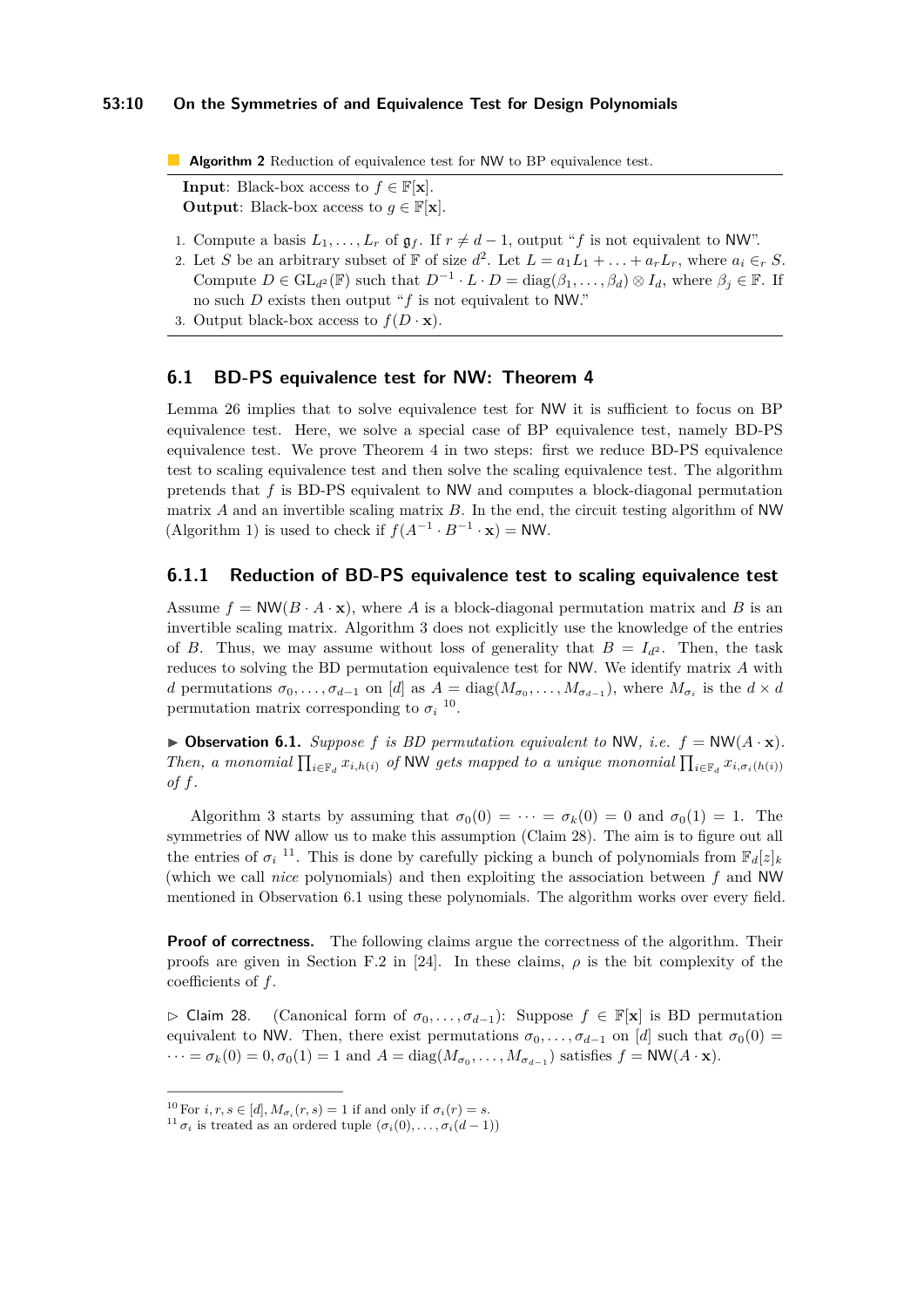<span id="page-10-0"></span>**Algorithm 3** Block-diagonal permutation equivalence test for *NW*.

**Input**: Black-box access to  $f \in \mathbb{F}[\mathbf{x}]$ .

**Output:** Black-box access to  $g \in \mathbb{F}[\mathbf{x}]$  such that if *f* is BD-PS equivalent to NW then *g* is scaling equivalent to NW.

- <span id="page-10-5"></span>1. Assume that  $\sigma_0(0) = \cdots = \sigma_k(0) = 0$  and  $\sigma_0(1) = 1$  (Claim [28\)](#page-9-1).
- 2. Construct a list of nice polynomials in  $\mathbb{F}_d[z]_k$  (Definition [29\)](#page-9-4) as mentioned in Claim [30.](#page-10-1)
- 3. Recover  $(d k)$  distinct entries of each  $\sigma_0, \ldots, \sigma_{d-1}$  as mentioned in Claim [31.](#page-10-2)
- 4. Let *N* be a  $d \times d$  matrix, where the columns and rows are indexed by  $(\sigma_0, \ldots, \sigma_{d-1})$  and  $(0, \ldots, d-1)$  respectively and for  $l, i \in [d], N(l, i) := \sigma_i(l).$  Pick  $l_0, \ldots, l_k \in [d]$  such that in each of the rows indexed by  $l_0, \ldots, l_k$  at least  $k+1$  entries are known (Claim [32\)](#page-10-3).
- 5. Use  $l_0, \ldots, l_k \in [d]$  to recover all the entries of the rows of *N* as mentioned in Claim [33.](#page-10-4) Compute  $A = \text{diag}(M_{\sigma_0}, \ldots, M_{\sigma_{d-1}})$  and return black box access to  $f(A^{-1} \cdot \mathbf{x})$

**► Definition 29.** *(List of nice polynomials in*  $\mathbb{F}_d[z]_k$ *):*  $\{h_0, \ldots, h_{d-k-1}\} \subseteq \mathbb{F}_d[z]_k$  *is called a list of nice polynomials if the following properties are satisfied:*

- 1. For distinct  $r_1, r_2 \in [d-k]$ ,  $h_{r_1}(\ell) = h_{r_2}(\ell)$  for every  $\ell \in [k]$  and  $h_{r_1}(\ell) \neq h_{r_2}(\ell)$  for *every*  $l \in \{k, ..., d - 1\}$ *.*
- **2.** *For every*  $r \in [d-k], \sigma_0(h_r(0)), \ldots, \sigma_k(h_r(k))$  *can be computed in poly* $(d, \rho)$  *time.*

<span id="page-10-1"></span>B Claim 30. A list of *d*−*k* nice polynomials {*h*0*, . . . , hd*−*k*−1} can be computed in poly(*d, ρ*) time.

<span id="page-10-2"></span>Using the list of nice polynomials, we recover  $d - k$  distinct entries of  $\sigma_0, \ldots, \sigma_{d-1}$ .

 $\triangleright$  Claim 31. Given a list of nice polynomials  $\{h_0, \ldots, h_{d-k-1}\}\)$ , we can recover  $d-k$  distinct entries in each of  $\sigma_0, \ldots, \sigma_{d-1}$  in poly $(d, \rho)$  time.

The matrix *N* defined in the algorithm is filled with some known entries and some unknowns. The goal is to recover all the entries of *N* which is accomplished by the following claims.

<span id="page-10-3"></span> $\triangleright$  Claim 32. Suppose  $k \in [1, \frac{d}{3}]$ . Then, there exist  $k+1$  rows in *N* such that in each of these rows at least  $k+1$  entries are known.

<span id="page-10-4"></span> $\triangleright$  Claim 33. Using  $k + 1$  rows of *N* indexed by  $l_0, \ldots, l_k$  (as mentioned in Step [4\)](#page-10-5), we can recover all the entries of *N* in  $\text{poly}(d, \rho)$  time.

### **6.1.2 Scaling equivalence test for NW**

We present an algorithm for solving the scaling equivalence test for NW over a finite field  $\mathbb{F}$ , where  $d \nmid \mathbb{F}|-1$ . The same algorithm with appropriate modifications works over R. More details on this are given in Section F.4 in [\[24\]](#page-13-11). Assume that *f* is scaling equivalent to NW.

**Proof of correctness.** The following claims and observations argue the correctness of the algorithm. The proofs of the claims are given in Section F.3 in [\[24\]](#page-13-11).

<span id="page-10-6"></span> $\triangleright$  Claim 34. We can assume that  $\alpha_{1,0} = \ldots = \alpha_{d-1,0} = 1$  without loss of generality.

<span id="page-10-7"></span>The following observation can be proved easily.

 $\triangleright$  **Observation 6.2.** *Given a monomial m, we can recover the coefficient of m in f in*  $poly(d, \rho)$  *time.* 

<span id="page-10-8"></span> $\triangleright$  Claim 35. In Step [4,](#page-11-4)  $\alpha_{i,j}$  can be computed in  $\text{poly}(d, \rho)$  time. Further,  $f = \text{NW}(B \cdot \mathbf{x})$ .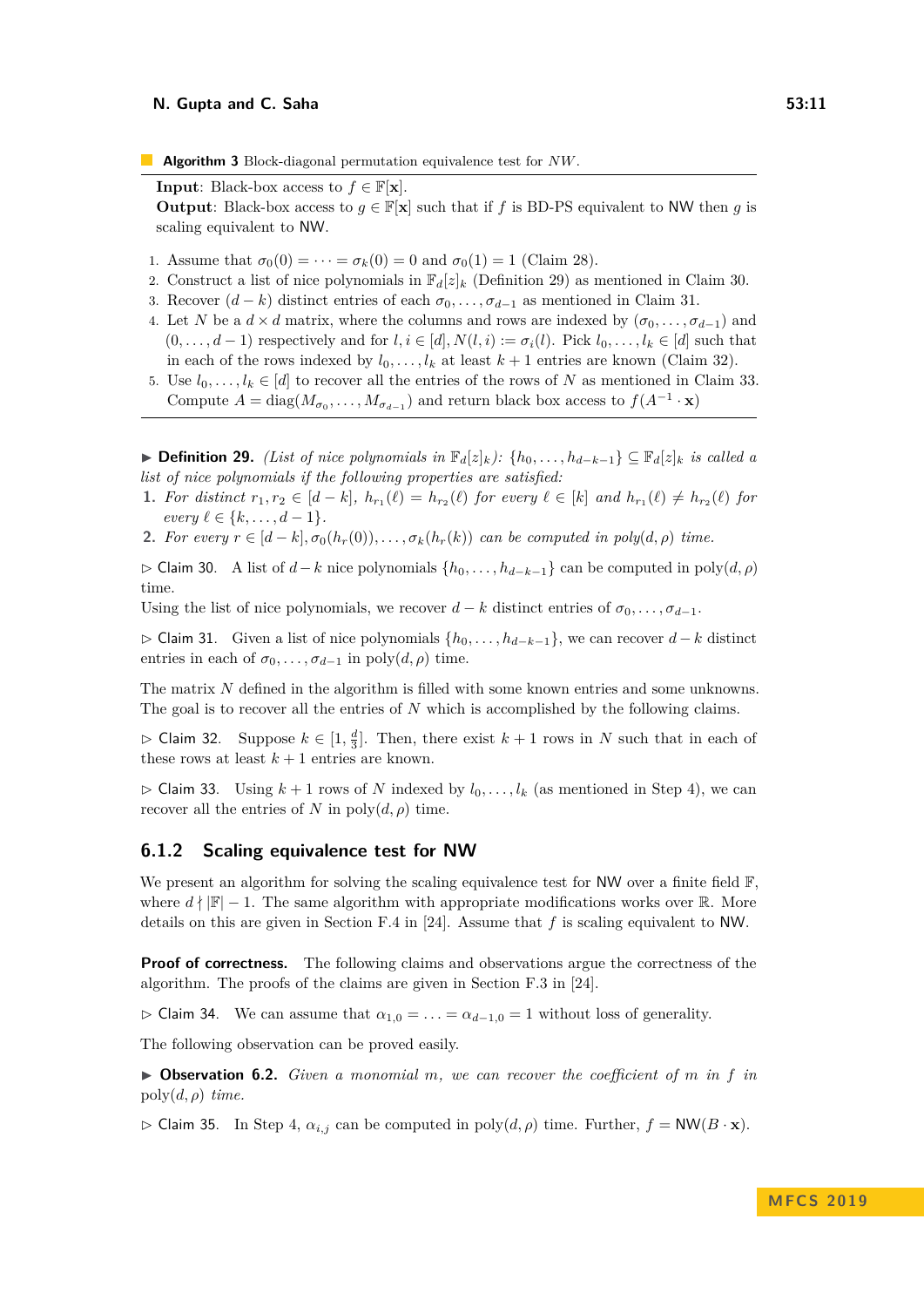### **53:12 On the Symmetries of and Equivalence Test for Design Polynomials**

**Algorithm 4** Scaling equivalence test for *NW* over finite fields.

**Input**: Black box access to  $f \in \mathbb{F}[\mathbf{x}]$ .

**Output:** An invertible diagonal matrix *B* such that  $f = NW(B \cdot x)$ .

- 1. Let  $B = \text{diag}(\alpha_{0,0}, \ldots, \alpha_{d-1,d-1})$ , where  $\{\alpha_{i,j} : i, j \in [d]\}$  are unknown. Set  $\alpha_{1,0} =$  $\ldots = \alpha_{d-1,0} = 1$  (Claim [34\)](#page-10-6).
- 2. Let *S* = (0*, z, . . . ,*(*d* − 1)*z,* 1*, z* + 1 *. . . ,*(*d* − 1)*z* + 1*, . . . , d* − 2*, z* + *d* − 2 *. . . ,*(*d* − 1)*z* + *d* − 2, *d* − 1) be the ordered set of  $d^2 - d + 1$  polynomials in  $\mathbb{F}[z]$ . For every  $h \in S$ , query the coefficient  $c_h$  of the monomial  $\prod_{i \in \mathbb{F}_d} x_{i,h(i)}$  from the black-box of *f* (Observation [6.2\)](#page-10-7).
- 3. Let *C* be a  $0/1$  matrix of size  $(d^2 d + 1) \times (d^2 d + 1)$  whose rows and columns are indexed by *S* and  $\mathbf{y} = (y_{0,0}, \ldots, y_{0,d-1}, y_{1,1}, \ldots, y_{1,d-1}, \ldots, y_{d-1,1}, \ldots, y_{d-1,d-1})$ , respectively, such that for  $h \in S$  and  $y_{i,j} \in \mathbf{y}$ , the  $(h, y_{i,j})$ -th entry of *C* is 1 if  $h(i) = j$ . (It is argued in Claim 39 in [\[24\]](#page-13-11) that  $|\det(C)|$  is a power of *d*). Compute the inverse of  $\det(C)$  in  $\mathbb{Z}_{|\mathbb{F}|-1}$  and denote it by  $\gamma$ . (Note that **y** does not contain the variables  $\{y_{1,0}, \ldots, y_{d-1,0}\}$ .)
- <span id="page-11-4"></span>4. Fix  $\alpha_{i,j} \in \{\alpha_{0,0}, \ldots, \alpha_{d-1,d-1}\} \setminus \{\alpha_{1,0}, \ldots, \alpha_{d-1,0}\}$  arbitrarily. For every  $h \in S$ , compute the minor of C with respect to the row and column indexed by h and  $y_{i,j}$  respectively and call it  $\delta_h$ . Set  $\alpha_{i,j} = \prod_{h \in S} c_h^{(\delta_h \cdot \gamma)}$  mod (|F|−1).
- 5. Set  $B = \text{diag}(\alpha_{0,0}, \ldots, \alpha_{d-1,d-1})$ . Return *B*. (see Claim [35\)](#page-10-8)

# **7 Few problems**

In conclusion, we state a few problems on the NW polynomial which, if resolved, would shed more light on this fundamental polynomial family.

- **1.** Is the  $\mathcal{NW} = \{NW_{d,k} : d \text{ is a prime} \}$  family VNP-complete for a suitable choice of k (say,  $k = d^{\epsilon}$  for a constant  $\epsilon > 0$ ?
- **2.** Is there an efficient algorithm to check if  $NW(a) = 0$  at a given point  $a \in \{0, 1\}^n$  ? This problem was also posed in  $[6]$ <sup>[12](#page-11-5)</sup>.
- **3.** Is there an efficient general equivalence test for NW? Theorem [4](#page-3-0) may turn out to be a vital ingredient in such a test.
- **4.** Give a complete description of the permutation symmetries of NW. Are all the permutation symmetries captured in Lemma 45 mentioned in Section D in [\[24\]](#page-13-11)?

For the permanent polynomial, the solutions to these problems are well known.

#### **References**

- <span id="page-11-2"></span>**1** Scott Aaronson. P=?NP. *Electronic Colloquium on Computational Complexity (ECCC)*, 24:4, 2017.
- <span id="page-11-0"></span>**2** Miklós Ajtai. *Σ*<sup>1</sup><sub>1</sub>-formulae on finite structures. *Annals of Pure and Applied Logic*, 24(1):1–48, 1983.
- <span id="page-11-1"></span>**3** Noga Alon and Ravi B. Boppana. The monotone circuit complexity of Boolean functions. *Combinatorica*, 7(1):1–22, 1987.
- <span id="page-11-3"></span>**4** Albert Atserias. Distinguishing SAT from Polynomial-Size Circuits, through Black-Box Queries. In *21st Annual IEEE Conference on Computational Complexity (CCC 2006), 16-20 July 2006, Prague, Czech Republic*, pages 88–95, 2006.

<span id="page-11-5"></span> $12$  We thank Andrej Bogdanov for pointing this out to us.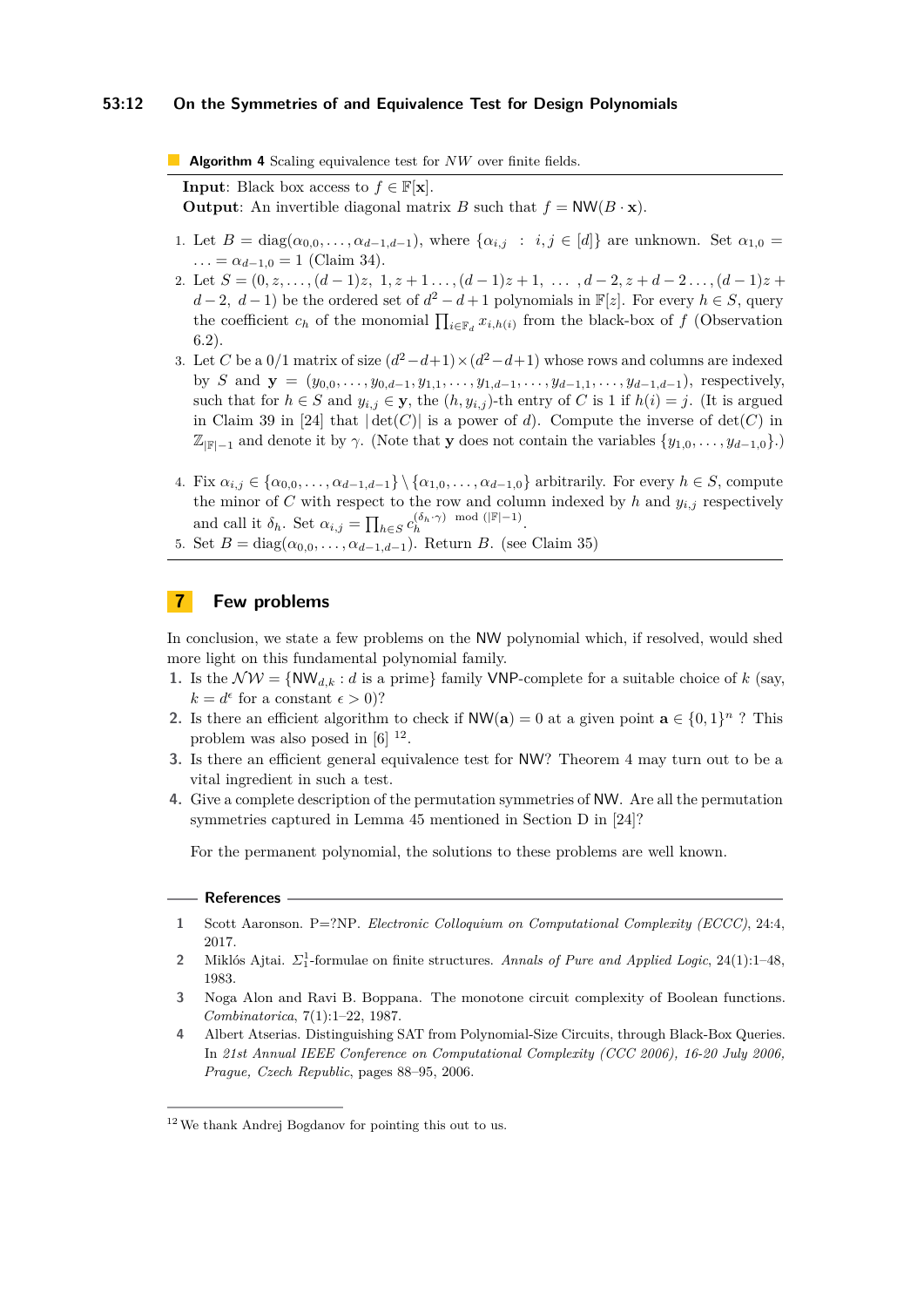- <span id="page-12-12"></span>**5** Markus Bläser, Christian Ikenmeyer, Gorav Jindal, and Vladimir Lysikov. Generalized matrix completion and algebraic natural proofs. In *Proceedings of the 50th Annual ACM SIGACT Symposium on Theory of Computing, STOC 2018, Los Angeles, CA, USA, June 25-29, 2018*, pages 1193–1206, 2018.
- <span id="page-12-16"></span>**6** Andrej Bogdanov and Muli Safra. Hardness Amplification for Errorless Heuristics. In *48th Annual IEEE Symposium on Foundations of Computer Science (FOCS 2007), October 20-23, 2007, Providence, RI, USA, Proceedings*, pages 418–426, 2007.
- <span id="page-12-13"></span>**7** Peter Bürgisser, Christian Ikenmeyer, and Greta Panova. No Occurrence Obstructions in Geometric Complexity Theory. In *IEEE 57th Annual Symposium on Foundations of Computer Science, FOCS 2016, 9-11 October 2016, Hyatt Regency, New Brunswick, New Jersey, USA*, pages 386–395, 2016.
- <span id="page-12-8"></span>**8** Xi Chen, Neeraj Kayal, and Avi Wigderson. Partial Derivatives in Arithmetic Complexity and Beyond. *Foundations and Trends in Theoretical Computer Science*, 6(1-2):1–138, 2011.
- <span id="page-12-3"></span>**9** Suryajith Chillara, Nutan Limaye, and Srikanth Srinivasan. Small-depth Multilinear Formula Lower Bounds for Iterated Matrix Multiplication, with Applications. In *35th Symposium on Theoretical Aspects of Computer Science, STACS 2018, February 28 to March 3, 2018, Caen, France*, pages 21:1–21:15, 2018.
- <span id="page-12-9"></span>**10** Suryajith Chillara and Partha Mukhopadhyay. Depth-4 Lower Bounds, Determinantal Complexity: A Unified Approach. In *31st International Symposium on Theoretical Aspects of Computer Science (STACS 2014), STACS 2014, March 5-8, 2014, Lyon, France*, pages 239–250, 2014.
- <span id="page-12-11"></span>**11** Klim Efremenko, Ankit Garg, Rafael Mendes de Oliveira, and Avi Wigderson. Barriers for Rank Methods in Arithmetic Complexity. In *9th Innovations in Theoretical Computer Science Conference, ITCS 2018, January 11-14, 2018, Cambridge, MA, USA*, pages 1:1–1:19, 2018.
- <span id="page-12-10"></span>**12** Michael A. Forbes, Mrinal Kumar, and Ramprasad Saptharishi. Functional Lower Bounds for Arithmetic Circuits and Connections to Boolean Circuit Complexity. In *31st Conference on Computational Complexity, CCC 2016, May 29 to June 1, 2016, Tokyo, Japan*, pages 33:1–33:19, 2016.
- <span id="page-12-1"></span>**13** Michael A. Forbes, Amir Shpilka, and Ben Lee Volk. Succinct hitting sets and barriers to proving algebraic circuits lower bounds. In *Proceedings of the 49th Annual ACM SIGACT Symposium on Theory of Computing, STOC 2017, Montreal, QC, Canada, June 19-23, 2017*, pages 653–664, 2017.
- <span id="page-12-14"></span>**14** Lance Fortnow, Aduri Pavan, and Samik Sengupta. Proving SAT does not have small circuits with an application to the two queries problem. *J. Comput. Syst. Sci.*, 74(3):358–363, 2008.
- <span id="page-12-4"></span>**15** Hervé Fournier, Nutan Limaye, Guillaume Malod, and Srikanth Srinivasan. Lower Bounds for Depth-4 Formulas Computing Iterated Matrix Multiplication. *SIAM J. Comput.*, 44(5):1173– 1201, 2015.
- <span id="page-12-6"></span>**16** Georg Frobenius. Ueber die darstellung der endlichen gruppen durch linearc substitutionen. *Sitzungber. der Berliner Akademie*, 7:994–1015, 1897.
- <span id="page-12-0"></span>**17** Merrick L. Furst, James B. Saxe, and Michael Sipser. Parity, Circuits, and the Polynomial-Time Hierarchy. In *22nd Annual Symposium on Foundations of Computer Science, Nashville, Tennessee, USA, 28-30 October 1981*, pages 260–270, 1981.
- <span id="page-12-15"></span>**18** Ankit Garg, Nikhil Gupta, Neeraj Kayal, and Chandan Saha. Determinant equivalence test over finite fields and over Q. *Electronic Colloquium on Computational Complexity (ECCC)*, 26:42, 2019.
- <span id="page-12-7"></span>**19** Fulvio Gesmundo. Gemetric aspects of iterated matrix multiplication. *Journal of Algebra*, 461:42–64, 2016.
- <span id="page-12-5"></span>**20** Dima Grigoriev and Marek Karpinski. An Exponential Lower Bound for Depth 3 Arithmetic Circuits. In *Proceedings of the Thirtieth Annual ACM Symposium on the Theory of Computing, Dallas, Texas, USA, May 23-26, 1998*, pages 577–582, 1998.
- <span id="page-12-2"></span>**21** Joshua A. Grochow, Mrinal Kumar, Michael E. Saks, and Shubhangi Saraf. Towards an algebraic natural proofs barrier via polynomial identity testing. *CoRR*, abs/1701.01717, 2017.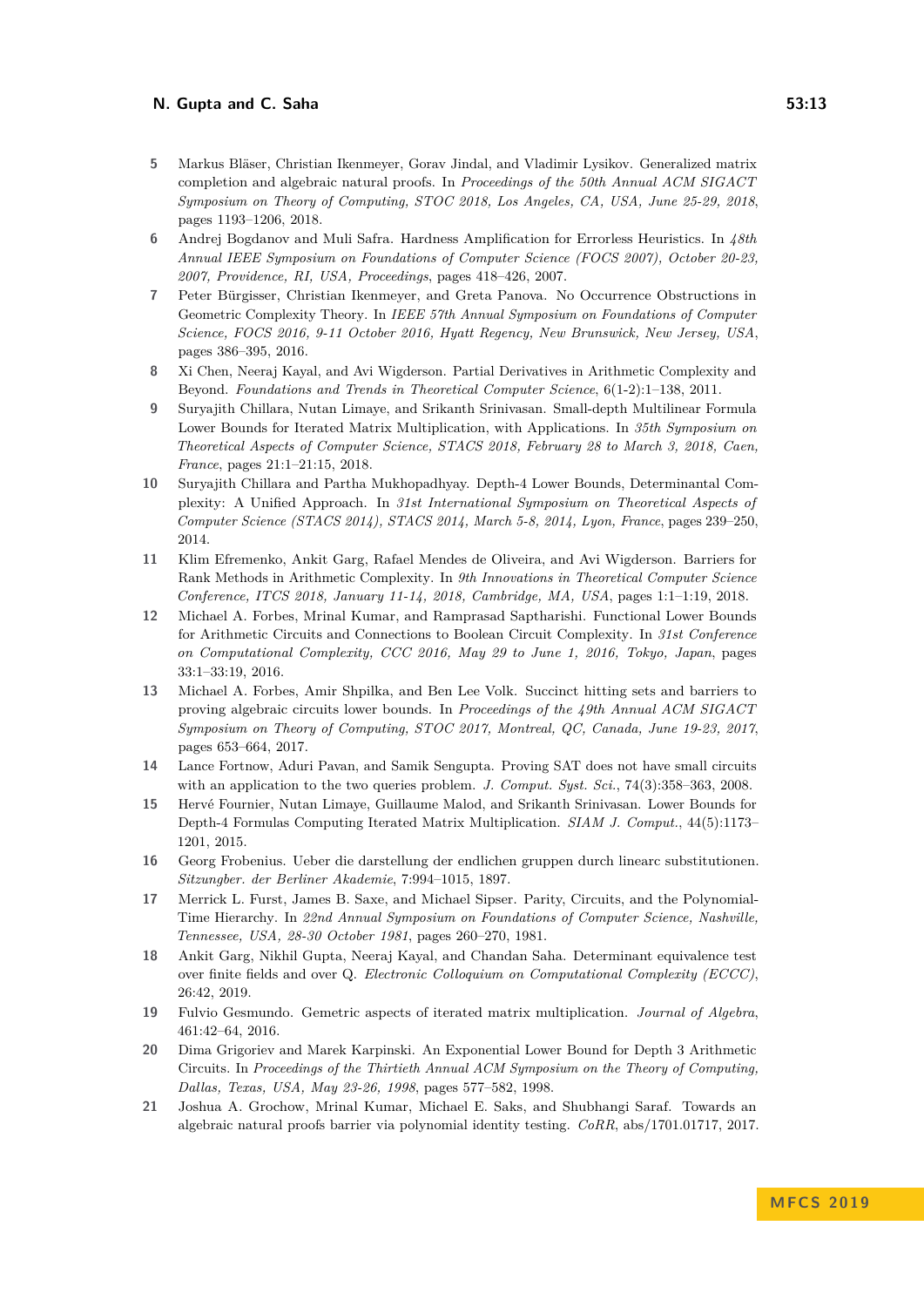### **53:14 On the Symmetries of and Equivalence Test for Design Polynomials**

- <span id="page-13-10"></span>**22** Joshua Abraham Grochow. *Symmetry and equivalence relations in classical and geometric complexity theory*. PhD thesis, Department of Computer Science, The University of Chicago, Chicago, Illinois, 2012.
- <span id="page-13-2"></span>**23** Ankit Gupta, Pritish Kamath, Neeraj Kayal, and Ramprasad Saptharishi. Approaching the Chasm at Depth Four. *J. ACM*, 61(6):33:1–33:16, 2014.
- <span id="page-13-11"></span>**24** Nikhil Gupta and Chandan Saha. On the symmetries of and equivalence test for design polynomials. *ECCC*, 2019. URL: <https://eccc.weizmann.ac.il/report/2018/164/>.
- <span id="page-13-15"></span>**25** Brian C Hall. *Lie Groups, Lie Algebras and Representations An Elementary introduction*. Springer, second edition, 2015.
- <span id="page-13-1"></span>**26** Johan Håstad. Almost Optimal Lower Bounds for Small Depth Circuits. In *Proceedings of the 18th Annual ACM Symposium on Theory of Computing, May 28-30, 1986, Berkeley, California, USA*, pages 6–20, 1986.
- <span id="page-13-6"></span>**27** Jesko Hüttenhain. The Stabilizer of Elementary Symmetric Polynomials. *CoRR*, abs/1607.08419, 2016. URL: <https://arxiv.org/abs/1607.08419>.
- <span id="page-13-12"></span>**28** Christian Ikenmeyer, Ketan D. Mulmuley, and Michael Walter. On vanishing of Kronecker coefficients. *Computational Complexity*, 26(4):949–992, 2017.
- <span id="page-13-13"></span>**29** Christian Ikenmeyer and Greta Panova. Rectangular Kronecker Coefficients and Plethysms in Geometric Complexity Theory. In *IEEE 57th Annual Symposium on Foundations of Computer Science, FOCS 2016, 9-11 October 2016, Hyatt Regency, New Brunswick, New Jersey, USA*, pages 396–405, 2016.
- <span id="page-13-14"></span>**30** Neeraj Kayal. Affine projections of polynomials: extended abstract. In *Proceedings of the 44th Symposium on Theory of Computing Conference, STOC 2012, New York, NY, USA, May 19 - 22, 2012*, pages 643–662, 2012.
- <span id="page-13-3"></span>**31** Neeraj Kayal, Nutan Limaye, Chandan Saha, and Srikanth Srinivasan. An Exponential Lower Bound for Homogeneous Depth Four Arithmetic Formulas. *SIAM J. Comput.*, 46(1):307–335, 2017.
- <span id="page-13-5"></span>**32** Neeraj Kayal, Vineet Nair, Chandan Saha, and Sébastien Tavenas. Reconstruction of Full Rank Algebraic Branching Programs. In *32nd Computational Complexity Conference, CCC 2017, July 6-9, 2017, Riga, Latvia*, pages 21:1–21:61, 2017.
- <span id="page-13-7"></span>**33** Neeraj Kayal and Chandan Saha. Lower Bounds for Depth-Three Arithmetic Circuits with small bottom fanin. *Computational Complexity*, 25(2):419–454, 2016.
- <span id="page-13-0"></span>**34** Neeraj Kayal, Chandan Saha, and Ramprasad Saptharishi. A super-polynomial lower bound for regular arithmetic formulas. In *Symposium on Theory of Computing, STOC 2014, New York, NY, USA, May 31 - June 03, 2014*, pages 146–153, 2014.
- <span id="page-13-8"></span>**35** Neeraj Kayal, Chandan Saha, and Sébastien Tavenas. An Almost Cubic Lower Bound for Depth Three Arithmetic Circuits. In *43rd International Colloquium on Automata, Languages, and Programming, ICALP 2016, July 11-15, 2016, Rome, Italy*, pages 33:1–33:15, 2016.
- <span id="page-13-4"></span>**36** Neeraj Kayal, Chandan Saha, and Sébastien Tavenas. On the size of homogeneous and of depth four formulas with low individual degree. In *Proceedings of the 48th Annual ACM SIGACT Symposium on Theory of Computing, STOC 2016, Cambridge, MA, USA, June 18-21, 2016*, pages 626–632, 2016.
- <span id="page-13-9"></span>**37** Mrinal Kumar and Ramprasad Saptharishi. An Exponential Lower Bound for Homogeneous Depth-5 Circuits over Finite Fields. In *32nd Computational Complexity Conference, CCC 2017, July 6-9, 2017, Riga, Latvia*, pages 31:1–31:30, 2017.
- **38** Mrinal Kumar and Shubhangi Saraf. Superpolynomial Lower Bounds for General Homogeneous Depth 4 Arithmetic Circuits. In *Automata, Languages, and Programming - 41st International Colloquium, ICALP 2014, Copenhagen, Denmark, July 8-11, 2014, Proceedings, Part I*, pages 751–762, 2014.
- **39** Mrinal Kumar and Shubhangi Saraf. The limits of depth reduction for arithmetic formulas: it's all about the top fan-in. In *Symposium on Theory of Computing, STOC 2014, New York, NY, USA, May 31 - June 03, 2014*, pages 136–145, 2014.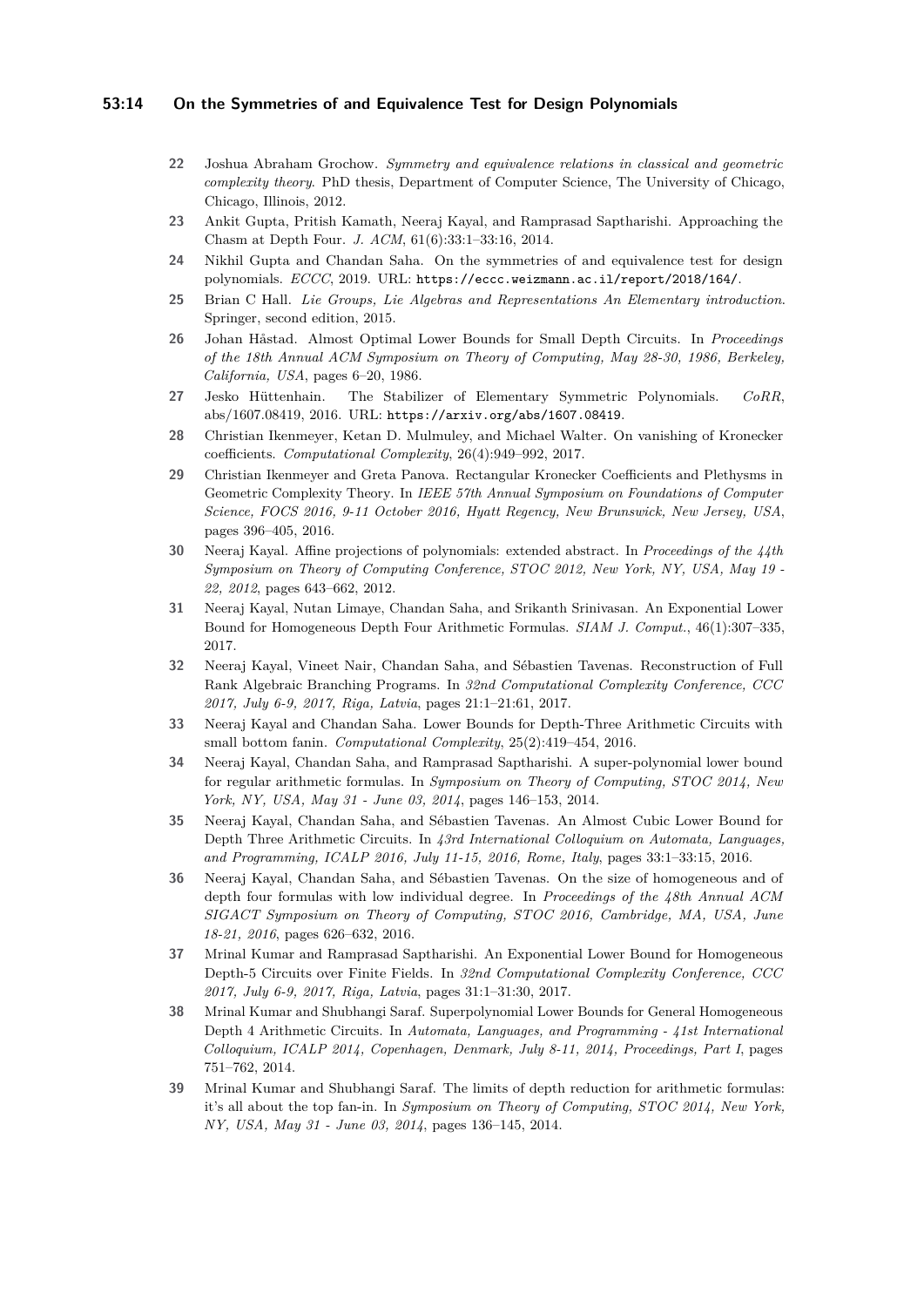- <span id="page-14-12"></span>**40** Mrinal Kumar and Shubhangi Saraf. Arithmetic Circuits with Locally Low Algebraic Rank. In *31st Conference on Computational Complexity, CCC 2016, May 29 to June 1, 2016, Tokyo, Japan*, pages 34:1–34:27, 2016.
- **41** Mrinal Kumar and Shubhangi Saraf. Sums of Products of Polynomials in Few Variables: Lower Bounds and Polynomial Identity Testing. In *31st Conference on Computational Complexity, CCC 2016, May 29 to June 1, 2016, Tokyo, Japan*, pages 35:1–35:29, 2016.
- <span id="page-14-6"></span>**42** Mrinal Kumar and Shubhangi Saraf. On the Power of Homogeneous Depth 4 Arithmetic Circuits. *SIAM J. Comput.*, 46(1):336–387, 2017.
- <span id="page-14-15"></span>**43** Richard J. Lipton. New Directions In Testing. In *Distributed Computing And Cryptography, Proceedings of a DIMACS Workshop, Princeton, New Jersey, USA, October 4-6, 1989*, pages 191–202, 1989.
- <span id="page-14-11"></span>**44** Marvin Marcus and Francis May. The permanent function. *Canadian Journal of Mathematics*, 14:177–189, 1962.
- <span id="page-14-10"></span>**45** Thierry Mignon and Nicolas Ressayre. A quadratic bound for the determinant and permanent problem. *International Mathematics Research Notes*, 2004(79):4241–4253, 2004.
- <span id="page-14-7"></span>**46** Ketan Mulmuley. Lower Bounds in a Parallel Model without Bit Operations. *SIAM J. Comput.*, 28(4):1460–1509, 1999.
- <span id="page-14-19"></span>**47** Ketan Mulmuley. On P vs. NP, Geometric Complexity Theory, and the Flip I: a high level view. *CoRR*, abs/0709.0748, 2007.
- <span id="page-14-16"></span>**48** Ketan Mulmuley. Explicit Proofs and The Flip. *CoRR*, abs/1009.0246, 2010. URL: [http:](http://arxiv.org/abs/1009.0246) [//arxiv.org/abs/1009.0246](http://arxiv.org/abs/1009.0246).
- <span id="page-14-17"></span>**49** Ketan Mulmuley. On P vs. NP and geometric complexity theory: Dedicated to Sri Ramakrishna. *J. ACM*, 58(2):5:1–5:26, 2011.
- <span id="page-14-13"></span>**50** Ketan Mulmuley. The GCT program toward the *P* vs. *NP* problem. *Commun. ACM*, 55(6):98–107, 2012.
- <span id="page-14-9"></span>**51** Ketan Mulmuley and Milind A. Sohoni. Geometric Complexity Theory I: An Approach to the P vs. NP and Related Problems. *SIAM J. Comput.*, 31(2):496–526, 2001.
- <span id="page-14-2"></span>**52** Cody Murray and R. Ryan Williams. Circuit lower bounds for nondeterministic quasi-polytime: an easy witness lemma for NP and NQP. In *Proceedings of the 50th Annual ACM SIGACT Symposium on Theory of Computing, STOC 2018, Los Angeles, CA, USA, June 25-29, 2018*, pages 890–901, 2018.
- <span id="page-14-18"></span>**53** Noam Nisan and Avi Wigderson. Hardness vs Randomness. *J. Comput. Syst. Sci.*, 49(2):149– 167, 1994.
- <span id="page-14-3"></span>**54** Noam Nisan and Avi Wigderson. Lower Bounds on Arithmetic Circuits Via Partial Derivatives. *Computational Complexity*, 6(3):217–234, 1997.
- <span id="page-14-4"></span>**55** Ran Raz. Multi-linear formulas for permanent and determinant are of super-polynomial size. *J. ACM*, 56(2):8:1–8:17, 2009.
- <span id="page-14-5"></span>**56** Ran Raz and Amir Yehudayoff. Lower Bounds and Separations for Constant Depth Multilinear Circuits. *Computational Complexity*, 18(2):171–207, 2009.
- <span id="page-14-0"></span>**57** Alexander A. Razborov. Lower bounds on the monotone complexity of some Boolean functions. *Soviet Mathematics Doklady*, 31:354–357, 1985.
- <span id="page-14-1"></span>**58** Alexander A. Razborov. Lower bounds on the size of bounded-depth networks over a complete basis with logical addition. *Mathematical Notes of the Academy of Sciences of the USSR*, 41(4):333–338, 1987.
- <span id="page-14-8"></span>**59** Alexander A. Razborov and Steven Rudich. Natural Proofs. *J. Comput. Syst. Sci.*, 55(1):24–35, 1997.
- <span id="page-14-14"></span>**60** Kenneth W. Regan. Understanding the Mulmuley-Sohoni Approach to P vs. NP. *Bulletin of the EATCS*, 78:86–99, 2002.
- <span id="page-14-20"></span>**61** Jacob T. Schwartz. Fast Probabilistic Algorithms for Verification of Polynomial Identities. *J. ACM*, 27(4):701–717, 1980.